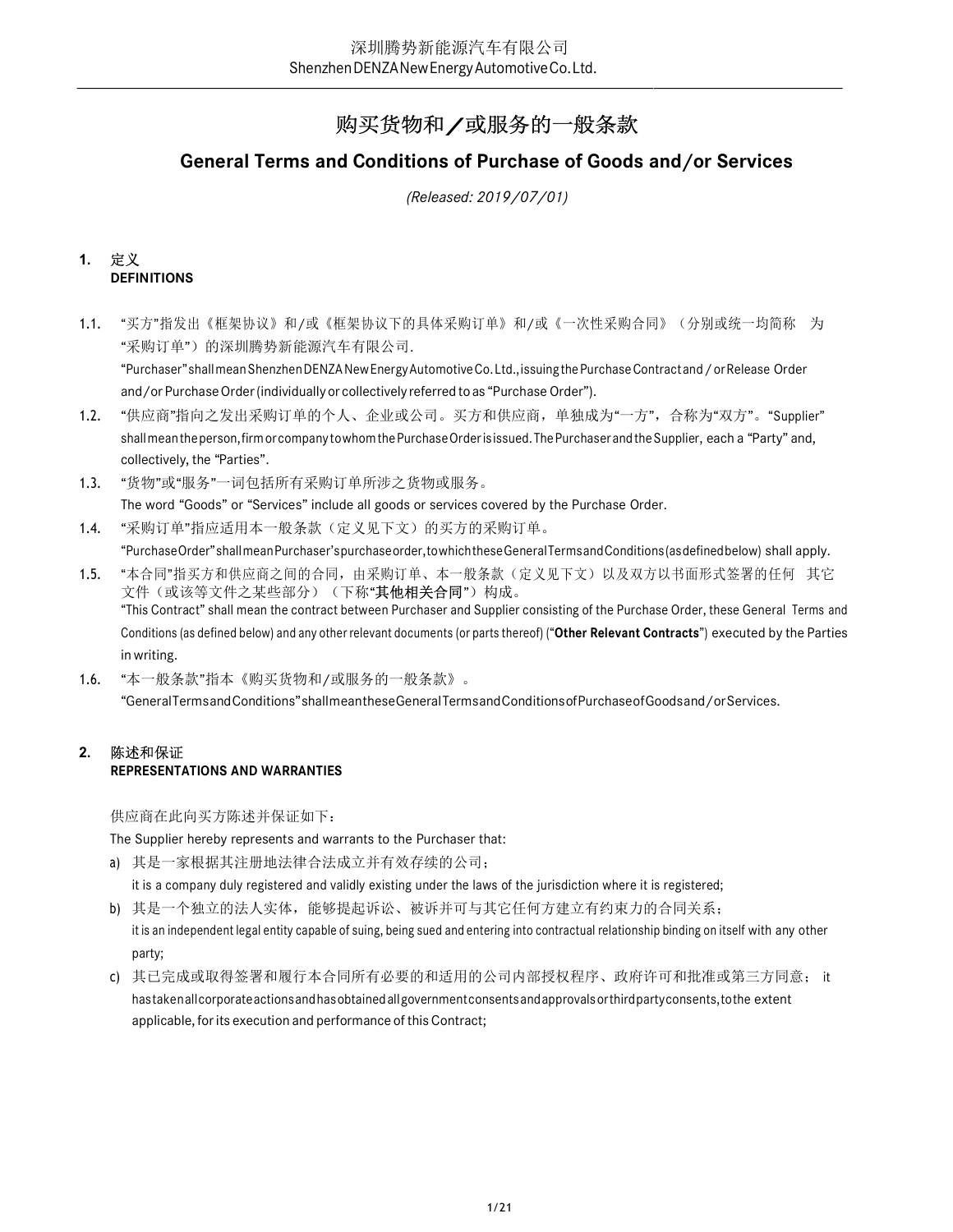- ※圳腾势新能源汽车有限公司<br>
3henzhenDENZANewEnergyAutomotiveCo.Ltd.<br>
d) 其签署和履行本合同不违反任何适用的法律、其组织文件或其作为合同一方或受其约束的任何合同; its recution and performance of this Contract does not and will not violate any applicable laws, its organizationa ts execution and performance of this Contract does not and will not violate any applicable laws, its organizational document, or any agreement to which it is a party or is binding by;
- e) 本一般条款构成对其合法、有效和约束力的义务,并可根据本一般条款的条款和条件对其强制执行; 以及 these General Terms and Conditions constitute its legal, valid and binding obligations, and is enforceable against it in accordance with the terms and conditions hereunder; and

f) 就货物而言,供应商承诺其是其所提供的货物的唯一合法所有人并拥有处分该等物品的权利。该等货物和物品上 不存在抵押、质押或任何其他的权利负担;亦不涉及任何争议、仲裁、诉讼或行政程序。

for purchase of Goods, it is the sole legal owner of the Goods provided by it and have the full disposition right to such Goods; and the Goods is free of any mortgage, pledge or any other encumbrance; and is free of any dispute, arbitration, litigation or administrative procedure.

根据买方要求,供应商应将诸如营业执照、税务登记证以及必要证件在内的所有相关法律文件的复印件提供给买方。 Supplier shall handover copies of all relevant legal documents to Purchaser including but not limited to business license, tax registration and necessary certificates, if requested by Purchaser.

# 3. 采购订单,条款和条件的接受

## PURCHASE ORDERS, ACCEPTANCE OF TERMS AND CONDITIONS

- 3.1. 通过接受采购订单和/或进行其项下的履行,供应商同意完全遵守本一般条款的内容。除非经买方书面同意,否则 供应商提议的与本一般条款不一致或在此之外的任何条款和条件均无效。 By accepting the Purchase Order, and/or performing hereunder, the Supplier agrees to fully comply with these General Terms and Conditions. Any terms and conditions proposed by Supplier which are inconsistent with or in addition to these General Terms and Conditions are void unless otherwise agreed to in writing by Purchaser.
- 3.2. 买方接受本合同项下的货物和/或服务不构成对供应商的条款和条件(如有)的接受或同意。非经买方事先书面同 意,供应商在任何时间对本一般条款的任何条款提出的任何保留均无效。 Acceptance by Purchaser of the Goods and/or Services delivered under this Contract shall not constitute the acceptance or agreement to Supplier's terms and conditions, if any. Without the prior written consent of the Purchaser, any reservation to any provision provided herein proposed by the Supplier at any time is void.

#### 4. 交付日期和交付地点 DELIVERY DATE AND PLACE

4.1. 供应商认识到在履行本合同中,时间是合同的根本条款;供应商应严格按照本合同中规定的时间或时间表交付货 物和/或提供服务。

Supplier acknowledges that time is of the essence in the performance of this Contract, and Supplier shall deliver the Goods and/or Services in strict adherence to the delivery date or schedules set forth in this Contract.

- 4.2. 供应商同意在可行的最短时间内就采购订单交付时间的延迟及其原因通知买方。 Supplier agrees to advise Purchaser, as soon as practicable, of any delay in meeting the delivery schedules and the reason therefore.
- 4.3. 若供应商未能于交付日期交付货物和/或提供服务(不可抗力引起的延迟除外),供应商将负责赔偿买方因该等延 迟而遭受的损失;并且在该等情况下,买方可以自行决定接受修改的交付时间表,或者因供应商的该等违约取消采 购订单。供应商同意在延迟交付货物和/或服务的情况下,每延迟一周(不足一周的以一周计算),向买方交纳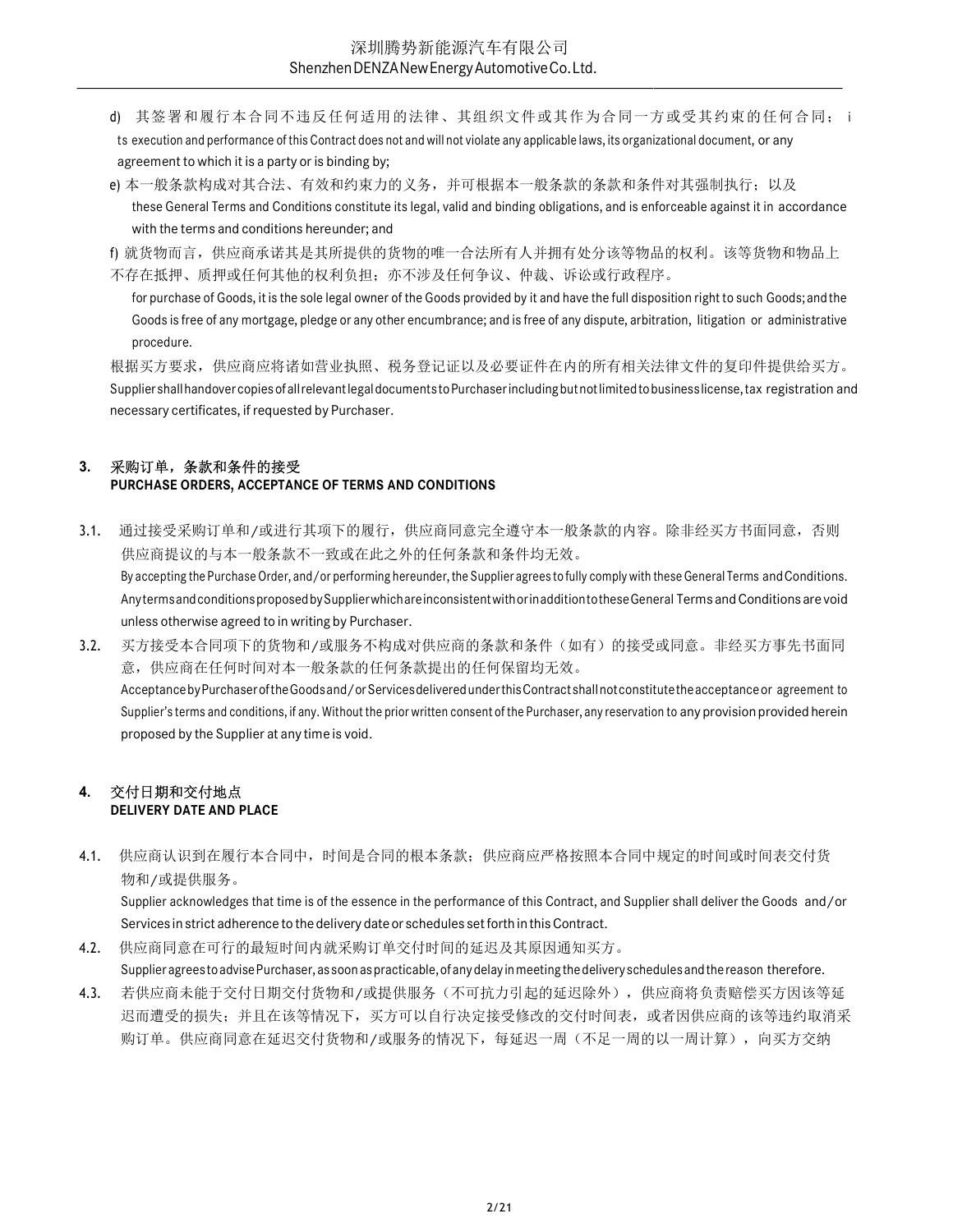延迟货物价值和/或服务的服务费总额(视情形而定)的百分之一(1%)的违约金,直至全部货物和/或服务交付 或提供完毕。

If Supplier fails to deliver the Goods and/or Services on the delivery dates (force majeure delays excluded), Supplier will be liable for any damages caused to Purchaser as a result of such delay; and in that event, Purchaser may, in its sole discretion, either accept a revised delivery schedule, or cancel the Purchase Order for default. Supplier agrees to pay to Purchaser liquidated damages in the amount of one percent (1%) of the delayed Goods' value and/or the total service fees payable for the Services, as the case may be, per week (delay term less than one week shall be deemed as one week) in the event of late delivery of Goods and/or Services until the Goods and/or Services are delivered or provided in its entirety.

- 4.4. 在任何情况下,买方接受没有严格遵守交付时间表的延迟交货不构成买方对其根据本一般条款、本合同和适用的 中国法律法规所应享有的任何权利(包括但不限于要求供应商支付违约金的权利)的放弃。 Acceptance of late deliveries not in strict conformance with the delivery schedules shall in no event constitute a waiver of any rights and remedies available to the Purchaser under these General Terms and Conditions, this Contract and applicable PRC laws and regulations (including but not limited to the rights of claiming for liquidated damages) thereof by Purchaser.
- 4.5. 在买方取消了采购订单并自第三方购买替代货品和/或接受第三方提供服务的情形下,供应商应承担因此导致的合 理的额外费用,包括价格差异(如有)。 In case the Purchase Order is rescinded by Purchaser who then purchases substitute products and/or services from a third party, Supplier shall bear the reasonable additional costs including the price difference (if any).

4.6. 所有货物和/或服务必须在采购订单中确定的交付地点交付。如果错误地交付货物,供应商除应承担本合同项下其 应承担的其他义务和责任外,还应承担将货物交付至正确地点所产生的额外费用。 All Goods and/or Services shall be delivered at the place specified in the Purchase Order. If the Goods are not delivered to the provided place, the Supplier shall be responsible for the additional cost of delivering the Goods to the right place in addition to other obligations and liabilities under this Contract.

# 5. 质量 **QUALITY**

- 5.1. 供应商提供的所有货物应符合采购订单中所述的标准和规格;提供的服务应符合采购订单中所列明的服务的要求 和标准。提供的货物和/或服务亦应符合中华人民共和国("中国")国家和/或行业标准(如果存在该等标准)。 All Goods supplied shall conform to the standards and specifications described in the Purchase Order, and all Services supplied shall conform to the requirements and standards of the Services described in the Purchase Order. The Goods and/or Services supplied shall also meet the national and/or industry standards of the People's Republic of China if such standards exist.
- 5.2. 买方可以不时在其发出的采购订单中就货物的标准和规格和/或服务的要求和标准提出偏离;如果该等偏离经供应 商确认,则对双方均有约束力。

Purchaser may request deviations from the "standards and specifications" of Goods, and/or "requirements, and standards" of Services described in the Purchase Order from time to time; and if such deviations are confirmed by Supplier, the deviations shall be binding on both Parties.

5.3. 若供应商提供的货物和/或服务不符合上述标准和/或双方确认的偏离,买方可部分或全部拒绝接收;同时,买方 将保留就因该等未能达到合同标准和规格的货物和/或服务而导致的额外费用和损失向供应商求偿的权利。 If the Goods and/or Services fail to reach the above standards and/or the confirmed deviations, Purchaser has the right to reject all or part of such substandard Goods and/or Services; meanwhile, Purchaser shall reserve the rights to claim against Supplier for additional costs and damages caused by such Goods and/or Services not meeting contractual standard and specification.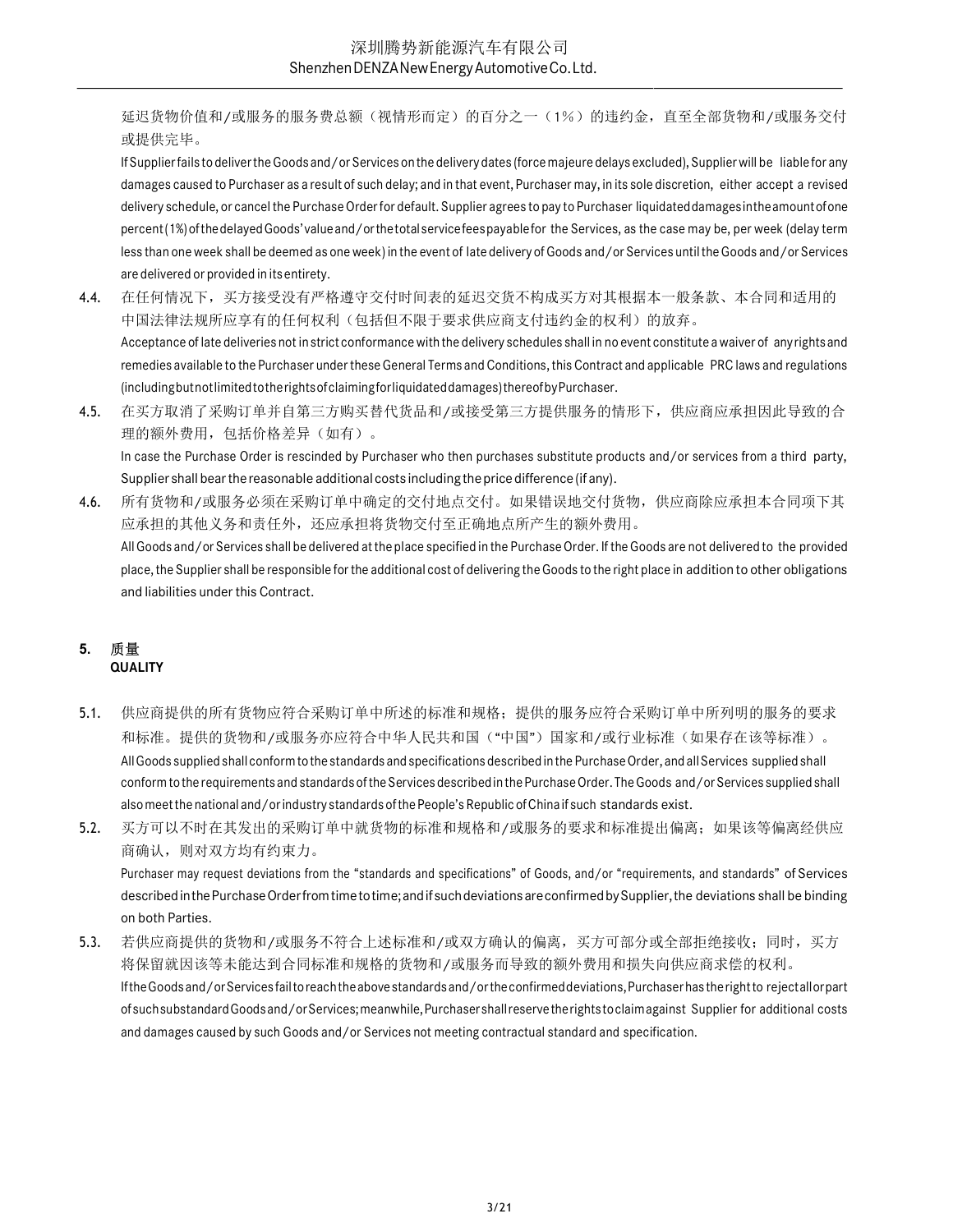# 6. 购买货物的具体条款条件

SPECIFIC TERMS AND CONDITIONS FOR PURCHASE OF GOODS

#### 6.1. 包装和运输

Package and transportation

a) 除非双方另有其他规定,否则运输费用由供应商承担。如果双方约定由买方承担运输费用,供应商应预付该费 用并且就此向买方提供单独的发票。 Unless otherwise mutually agreed by the Parties, transportation costs shall be born by the Supplier. In case the Purchaser shall bear the

transportation costs, the costs shall be prepaid and separately invoiced to Purchaser by the Supplier.

- b) 双方约定由买方承担运输费用的情况下,除非买方明确要求以某种运输方式运输,否则供应商应以最经济且安 全的方式组织运输;并且,非经买方事先书面授权,供应商不应以买方的费用购买保险或附加额外的运输费用。 If the Parties mutually agree that the transportation costs shall be born by the Purchaser, except that the Purchaser explicitly require certain transportation mode, the Supplier should arrange the transportation in the most economic and safe mode; no insurance fee or additional transportation cost shall be spent at the Purchaser's cost unless otherwise authorized by the Purchaser in writing.
- c) 双方约定由买方承担运输费用的情况下,未遵循买方的明确要求或 6.1(b)条的要求而引发的额外费用应由供应商承 担。若买方合理预计以最经济且安全的运输方式供应商无法按时将货物交付买方,且该等不能按时交付并非因 买方过错导致,则买方可要求供应商以可用的最快方式发运,因此产生的额外运输费用由供应商承担。 Under the circumstance that the Parties mutually agree that the transportation costs shall be born by the Purchaser, the cost caused by the Supplier's failure to comply with the explicit requirement of the Purchaser or the requirements in 6.1(b) shall be born by the Supplier. If the Purchaser reasonably believe that the delivery of Goods will bedelayed if the Goods are transported in the mosteconomic and safe mode, and such delay is not due to the Purchaser's fault, then the Purchaser is entitled to require shipment in the fastest means available and the additional cost so incurred shall be born by the Supplier.
- d) 供应商应负责根据适用的法律和良好的商业惯例,将货物妥善打包并放置于适当的集装箱中,以在运输中保护 货物。 除非另行达成书面协议,否则供应商不得因装箱和包装向买方收取额外费用。供应商应在每件包装上标 注相应的采 购订单号。供应商应准备一份逐项记载的装箱单,载明采购订单号、对物品的描述、部件号及每件 包装发运的数量; 供应商应在运输的集装箱内放置一份装箱单副本,并在提供发票时也提供一份装箱单副本。 每次发运必须附有与内 容相符的发货单、装箱单、质量合格证以及订单要求的其它文件。发货单和装箱单应裁 明完整的订单参考号,同时 供应商应在发运时立即通知买方并将上述信息提供给买方。

Supplier shall be responsible for properly packing and packaging the Goods in suitable containers for protection during shipment in accordance with applicable law and good commercial practice. No additional charges for packing and packaging will be allowed unless specifically agreed in writing. Supplier shall label each package with the corresponding Purchase Order number. Supplier shall prepare an itemized packing list bearing the Purchase Order number, description of items, part number, and quantity shipped for each package. One copy of the packing list shall be placed in the shipping container and one copy shall accompany Supplier's invoice. Each shipment shall contain the dispatch notes, packing slips, quality certificate and other documents required by the Purchase Order. The dispatch notes and the packing slips shall indicate the complete order reference and Supplier shall immediately advise Purchaser of shipment indicating the same data.

6.2. 所有权和风险转移

Passing of Property and Risk to Purchaser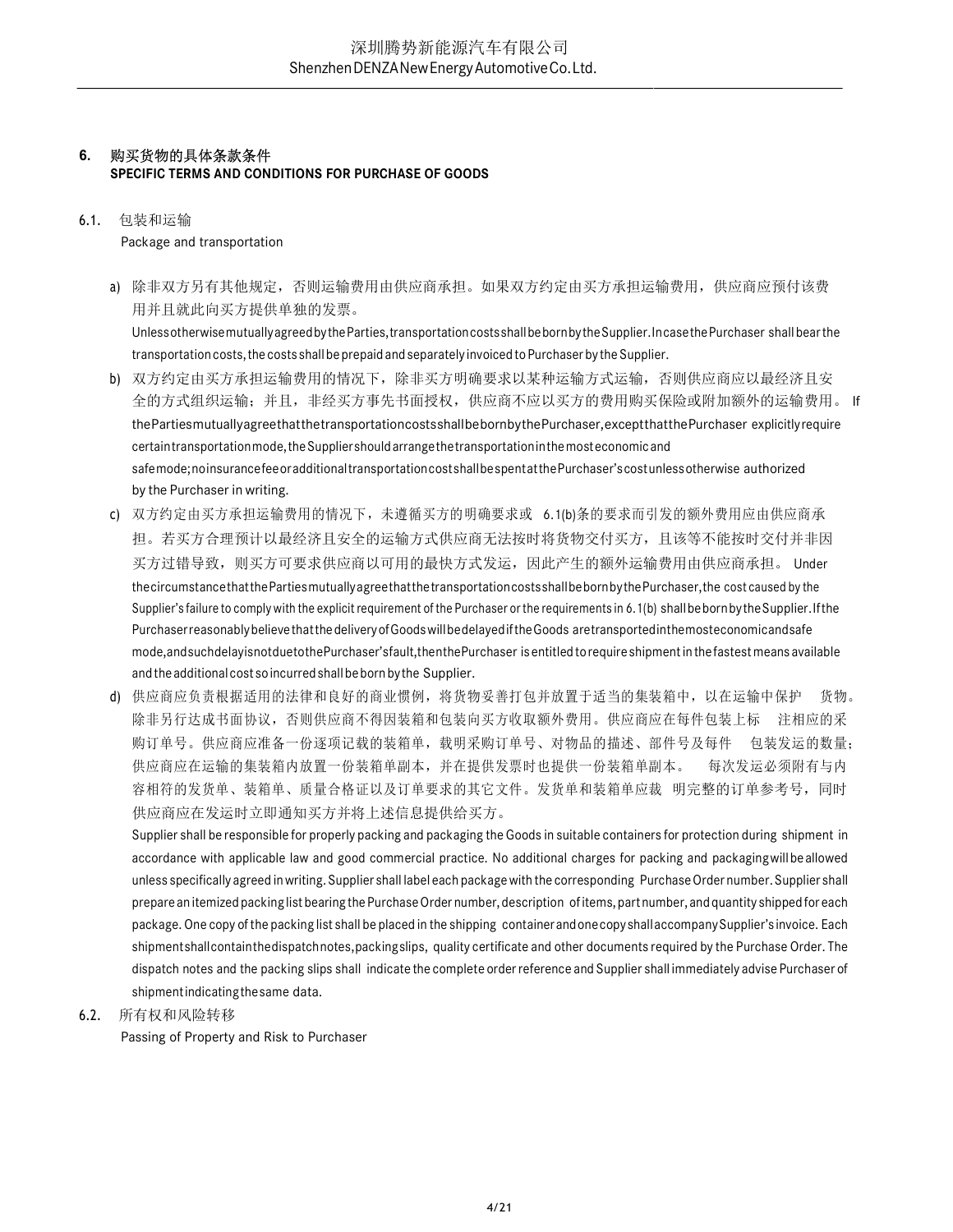a) 在采购订单中确定的地点交付并向买方转移占有之时,货物的所有权和风险转移给买方; 此前,供应商保留货 物的所有权并承担风险。

The title and risk in the Goods shall remain in Supplier until they are delivered at the place specified in the Purchase Order and transferred to Purchaser's possession, at which time title and risk of the Goods shall be transferred to Purchaser.

b) 在提供安装、装配的情况下,所有权和风险在成功完成验收测试并由买方签发确认函时转移给买方。 The title and risk attaching to any supplies including installation or erection shall be transferred to the Purchaser at the time they are successfully tested and confirmation notice is issued by Purchaser.

#### 7. 付款 PAYMENT

- 7.1. 购买货物和/或服务的付款条款与条件应适用采购订单的详细规定。买方将在收到供应商开具的正确有效的发票后 通过银行汇款方式付款,但付款的前提是货物已经被全部、正确的交付和/或服务已经被完全适当履行并且买方已 经接受货物和/或服务。除非在采购订单中另有规定,否则买方的标准付款期限为收到发票后的 60 天内。Payment of the purchase price and/or the service fees shall be made in accordance with the Purchase Order. Payment shall be made through bank remittance after the Purchaser has received the correct and valid invoice issued by the Supplier, provided that the Goods have been correctly delivered and/or the Services have been properly performed in their entirety and the Purchaser has accepted them. Unless otherwise stated in the Purchase Order, the standard payment time is within 60 days after the Purchaser's receipt of invoice.
- 7.2. 除非在采购订单另有规定,否则供应商确认的价格和/或服务费为含(所有相关)税价格,并且买方无须支付或者 返还该税给供应商。

Unless otherwise stated in the Purchase Order, the purchase price and/or service fee confirmed by Supplier shall be inclusive of any possible taxes and the Purchaser shall have no obligation to pay or reimburse the Supplier for such taxes.

- 7.3. 供应商应及时向买方开具发票,买方不接受除供应商以外的第三方就买方为本合同下的付款出具的任何发票。 The Supplier shall invoice the Purchaser in time. Purchaser will not accept the invoices issued by any third party other than Supplier for payment under this Contract.
- 7.4. 除非双方事先协商一致,否则无需支付定金。应买方要求,供应商应向买方提供由买方可接受的一家银行提供的 银行担保。

Down payments shall be made only if it is prior agreed to by the Parties. Upon request of Purchaser, Supplier shall provide a bank guarantee from an accepted Chinese bank to Purchaser.

7.5. 买方的任何付款并不代表买方认为供应商的货物和/或服务达到合同要求,也不妨碍买方要求供应商退换货物,重 新提供服务或进行维修的权利。

No payment by the Purchaser shall imply the Purchaser's acceptance of any Goods or Services as meeting the contractual requirements, or shall preclude the Purchaser's right to require the return or replacement of Goods and the re-provision of Services or the maintenance.

#### 8. 变更 **CHANGES**

除非经买方书面指示,供应商不得修改或改变货物和/或服务。除买方根据本一般条款的规定可以进行的其他变更 外,买方还有权在本合同期限内的任何时间通过书面通知指示供应商在下述方面进行变更(a)本合同包含的规格、 图纸和 数据;(b)货物运输或包装的方法;(c)货物交付地点/服务提供地点;以及(d)货物交付时间/服务提供时间。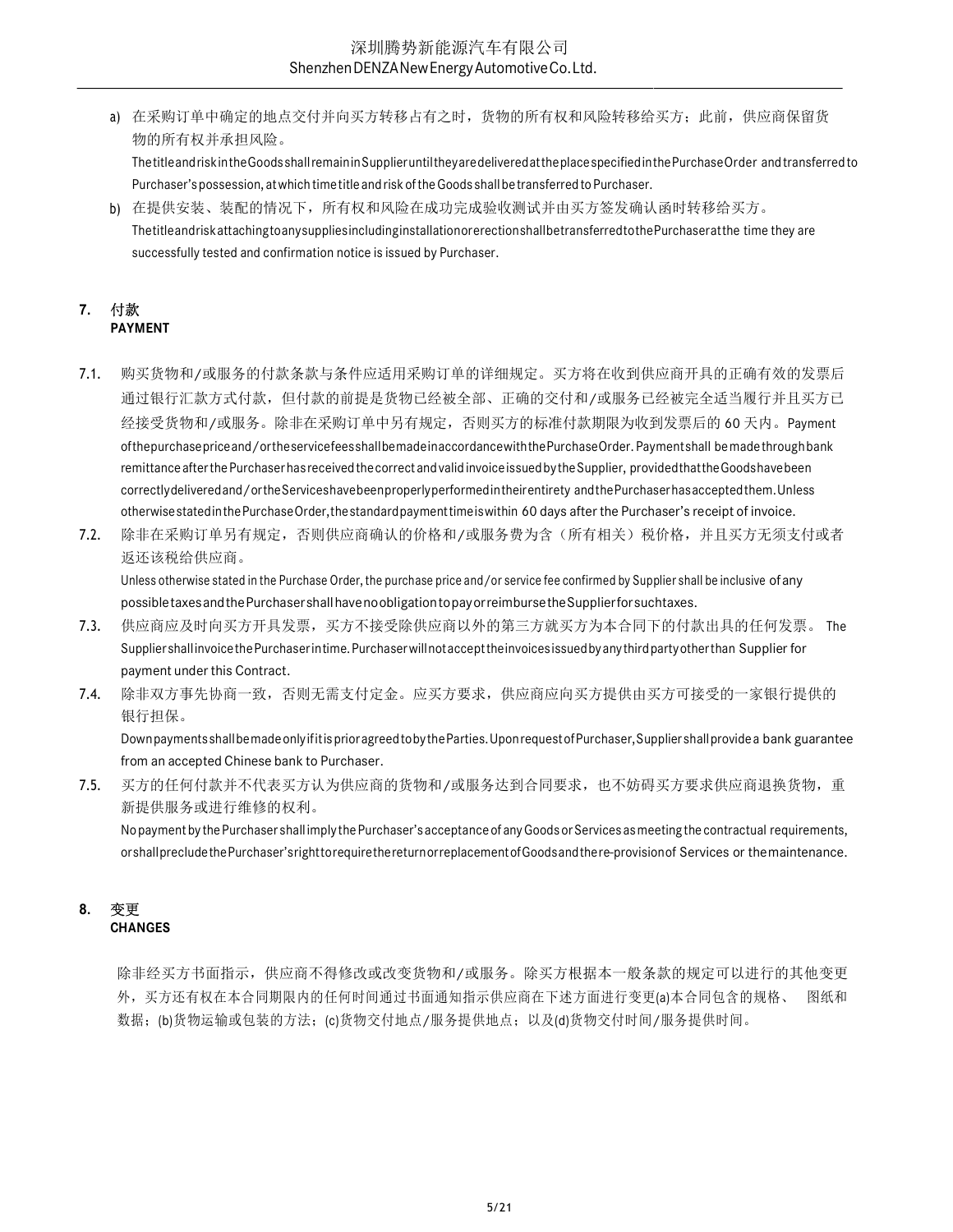该等通知到达供应商时即生效,对双方均有约束力。如果任何该等变更引起成本或履行本合同所需时间的增加或 减 少,双方应对采购价格或交付时间或二者进行公平的调整。如果在供应商收到买方要求进行变更的通知后十 (10)个工作日内(或双方可以同意的其它时间内)双方不能就该等价格或时间的调整达成协议,买方可以通过 提前五(5)个工作日向供应商发出事先通知解除本合同。

Supplier shall not alter or vary the Goods and/or the Services, except as directed in writing by Purchaser. In addition to other changes the Purchaser may require according to this Contract, the Purchaser shall also have the right at any time during the term of this Contract, by notice in writing, to direct Supplier to make changes in the following:

- (a) specifications, drawings, data incorporated in this Contract;
- (b) methods of shipment or packing for the Goods;
- (c) place of delivery; and
- (d) time of delivery.

Such change will become effective upon the receipt by the Supplier and is binding on the Parties. If any such change causes an increase or decrease in the cost of or the time required for performance of this Contract, an equitable adjustment shall be made in the purchase price or delivery schedule, or both. If the parties cannot agree to such price or time adjustment within ten (10) business days (or such other time as may be then agreeable to by both parties), of Supplier's receipt of Purchaser's request for a change, Purchaser may terminate this Contract upon five (5) business days prior notice to Supplier.

#### 9. 交付 DELIVERY

- 9.1. 在货物和/或服务交付之时, 双方应共同进行检验, 以确定货物和/或服务符合约定的货物的标准和规格, 和/或 服务的要求和标准。共同检验的通过仅表明买方可以接受货物和/或服务,并不免除供应商应承担的质量保证责任 和保修义务,亦不会妨碍买方根据本一般条款、本合同和适用的中国法律法规应享有的权利。 Upon delivery of the Goods and/or Services, the Parties shall conduct a joint inspection in order to make sure they are up to the agreed "standards and specifications" of Goods and/or "requirements and standards" of Services. However, successful passage of the joint specification only indicates the Purchaser's acceptance of the Goods and/or Services, it shall neither exempt Supplier from the quality assurance and warranty obligation nor preclude the Purchaser's rights under these General Terms and Conditions and applicable PRC laws and regulations.
- 9.2. 不得部分交付,除非买方书面同意该等部分交付是合理的。 No partial delivery is permitted unless the Purchaser agrees that such partial delivery is reasonable.

#### 10. 质量担保和保修 QUALITY ASSURANCE AND WARRANTY

10.1. 供应商担保,所有本合同下提供的货物应当:(a)符合买方的图纸、规格或者其它要求;(b)材料、设计和工艺良好, 没有 缺陷;(c)是新的(未使用或翻新),适销的并适于拟用于的用途;所有本合同下提供的服务应当完全符合本 合同采 购订单中的要求和标准。此质量担保应当在检查、接受和付款后继续有效。

Supplier warrants all Goods furnished under this Contract shall (1) conform to Purchaser's drawings, specifications or other descriptions; (2) be of good material, design and workmanship and free of defects; (3) be new (not used or reconditioned), merchantable and suitable for the purpose intended; and all Service furnished shall be fully in compliance with the Purchase Order of this Contract. These assurance and warranties shall survive inspection, acceptance, and payment.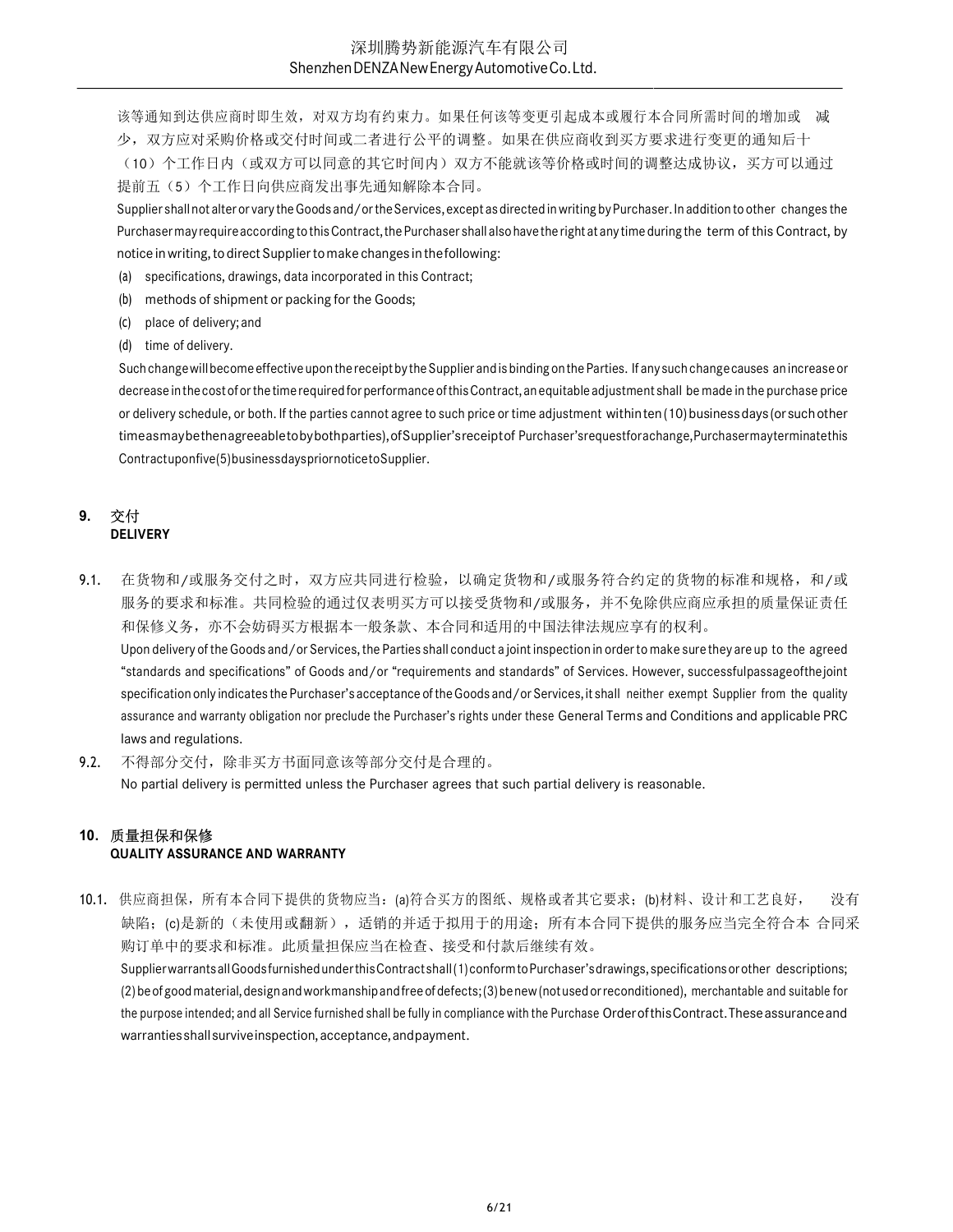10.2. 在不影响买方可以向供应商主张的任何其它权利的情况下,如果货物和/或服务不符合本合同(包括采购订单)的 条款和条件或上述质量担保,买方有权在供应商交付或完成后的合理时间内: Without prejudice to the Purchaser's other rights against the Supplier, if the Goods or Services do not conform to the terms and conditions

of this Contract (including the Purchase Order) or the above quality assurance, the Purchaser is entitled to, within reasonable period after the delivery of the Goods or Services,

- (a) 在供应商交付或完成后的十八(18)个月内, 对于货物: (i)将货物退回给供应商并且取消采购订单, 供应商退 还货款;(ii)要求供应商更换货物;(iii)要求供应商修理;对于服务:(x)要求供应商退还服务费;(y)要求供应商重 新提 供服务;(z)要求供应商对该等不符合要求的服务进行修正,费用由供应商承担。 at the Supplier's cost, at any time within eighteen (18) months after delivery to Purchaser or the completion of the Service, as to the Goods: (i) reject and return the Goods to Supplier and cancel the Purchase Order, and claim for the return of the purchase price, (ii) require the Supplier to replace the Goods, or (iii) require the Supplier to repair the Goods; as to the Services, (x) require the Supplier to return the
- (b) 如果买方要求更换、修理货物,或者重新提供服务、进行修正,而供应商未能在合理时间内完成买方要求的工 作并达到买方的合理满意,买方可以自行决定:(i)自行或聘请第三方替换、修理不符的货物和/或提供服务、 进行 修正,由供应商承担费用;(ii)要求降低采购价格或服务费;或者(iii)终止合同,要求供应商退还货款或服务 费并不承 担任何责任。

service fee; (y) require the Supplier to re-provide the Services; or (z) require the Supplier to cure such defect;

If the Purchaser requires to replace, repair the Goods or require to re-provide Services or to cure the relevant defect, while the Supplier fails to finish the work required by the Purchaser to the reasonable satisfaction of the Purchaser, then the Purchaser may decide at its sole discretion to (i) at the Supplier's cost, replace, repair the defective Goods and/or provide the Services or cure the defect by itself or a third party engaged by the Purchaser; (ii) demand a reduction in the purchase price or the service fee; or (iii) terminate this Contract, require the Supplier to return the purchase price or service fee without assuming any liability;

(c) 为避免歧义,买方行使上述(a)、(b)项规定的权利,以及供应商及时完成买方要求的工作并达到买方的合理满意, 均不 会影响买方要求供应商承担因其未适当履行本合同(包括每一采购订单)而应承担的违约责任(包括但不 限于要 求其支付违约金)。

To avoid ambiguity, the Purchaser's execution of the rights provided in Section 10.2(a) and 10.2(b) and the Supplier's timely completion of the required work to the reasonable satisfaction of the Purchaser shall not preclude the Purchaser from requiring the Supplier to undertake the liabilities (including but not limited the liquidated damages) for its failure to properly perform its obligations under this Contract (including every Purchase Order).

(d) 修理和替换以及重新提供服务或修正(视情形而定)本身应当在修理、替换、重新提供或修正后, 自交付、重 新安装或者通过测试(如果有的话),(视情形而定,最终以适用的为准)起十八(18)个月内受上述义务的 约束。

Repairs and replacements or re-provision of Services and rectification (as the case may be) shall themselves be subject to the foregoing obligations for a period of eighteen (18) months from the date of delivery, reinstallation or passing of tests (if any) whichever is appropriate after repair, replacement, re-provision or rectification (as the case may be).

- 10.3. 如果立即维修有利于为买方的利益避免违约或者在其他紧急的情形下,买方有权在供应商承担维修费用的前提下, 自行维修或请他方维修。缺陷或瑕疵货物的退回应由供应商承担费用和风险。 Purchaser shall be entitled to carry out repairs or cause them to be carried out by a third party at Supplier's expense if immediate repairs are in Purchaser's interest to avoid defaulting or because of any other urgency. Defective items shall be returned at Supplier's expense and risk.
- 10.4. 供应商将保证买方免于遭受因货物和/或服务瑕疵而直接或间接引起任何损害、损失、责任、费用和支出(包括合 理的律师费支出),为其辩护并使其免受损害。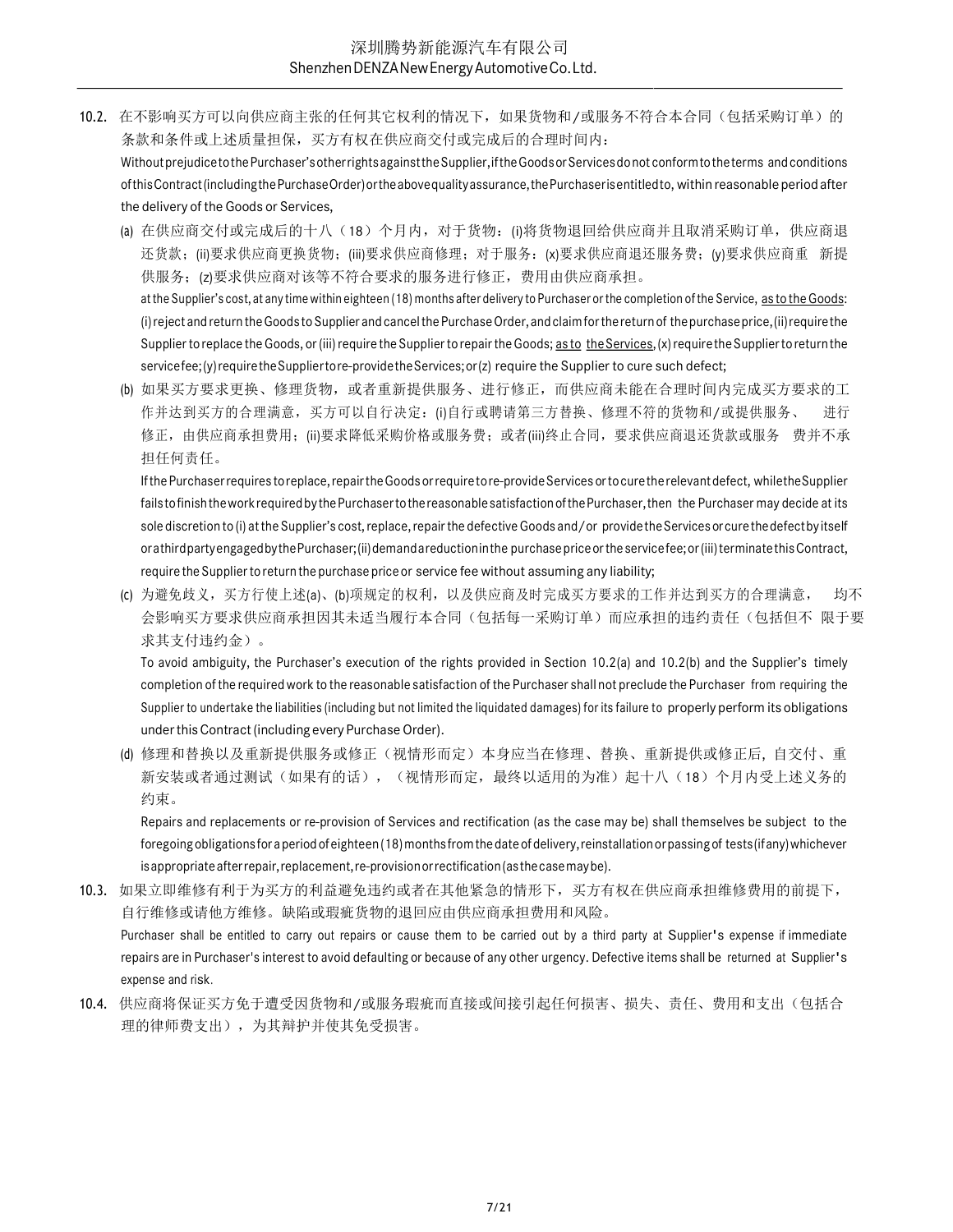The Supplier shall indemnify, defend and hold the Purchaser harmless from any damage, loss, liability, cost and expenses (including reasonable attorney fee) caused directly or indirectly by the defective Goods and/or Services.

- 10.5. 上述质量担保是对法律中明示或默示规定的所有其他担保以及供应商向买方作出的额外范围担保的补充。不论上 述规定还是本一般条款的任何规定均不应限制或损害买方享有的任何法定权利或其他权利。 The foregoing quality assurance and warranties are in addition to all other quality assurance and warranties expressed or implied by law, or any warranties of additional scope given to Purchaser by Supplier. Neither the foregoing nor anything contained in these General Terms and Conditions shall limit or impair any statutory or any other rights the Purchaser may have.
- 10.6. 买方有权对供应商执行本合同的情况随时进行审计。审计结果如与供应商的服务及报价不符或未专款专用, 买方有 权向供应商提出异议,并要求供应商双倍补偿不实部分,并承担审计费用。 Purchaser is entitled to audit Supplier's execution of this Agreement at any time. In case of conflict between the results of audit and Supplier's service and quotations, or in case of Supplier's failure to use the fund according to its dedicated purpose, Purchaser has the right to express disagreement to Supplier and require Supplier to provide compensation at a sum amount of double of the conflicted part and cover the audit cost.

#### 11. 最优惠客户待遇 MOST FAVORABLE CUSTOMER

供应商提供给买方的所有价格、质量担保、保修和优惠应与供应商向任何现有客户提供的相应价格、质量担保和 优惠相 当或更优。若供应商在本合同期限内与任何其它客户达成提供更多优惠或更优惠的条件的安排,则该等优 惠或优惠条 件自动适用于本合同,除非买方提出异议。

All of the prices, quality assurance, warranties and benefits provided by Supplier are comparable or better than the equivalent terms being offered by Supplier to any present customer. If Supplier shall, during the term of this Contract, enter into arrangements with any other customer providing greater benefits or more favorable terms, then such benefits or more favorable terms will automatically apply to this Contract unless the Purchaser objects.

## 12. 买方的财产和信息

## PURCHASER'S PROPERTY AND INFORMATION

为履行采购订单而由买方提供给供应商的买方和其客户的财产和信息,例如图纸、规格、数据和类似财产,应当 仍然 是买方的财产。供应商所作的或者为生产或提供货物和/或服务而从其他方购买并向买方收费的任何设计、图纸、 模具、模型、工具、技术数据/信息、材料、设备等应当自制造或者采购之日立即成为买方的财产且应被视为买方 提供的财产。如果可行,所有该等买方财产应当被标记为买方财产、由供应商受托持有并承担风险;供应商 仅为履行 采购订单的目的使用该等财产或信息,不得复制或披露给他人。在采购订单履行完毕后,所有买方提供 的财产应当以 接受时同样的状况返还买方,允许合理的磨损;但是该财产已经整合入已交付货物和/或服务中或者在履行采购订 单中被消耗掉的除外。

Purchaser's and its customer's property and information, such as drawings, specifications, data and the like, furnished to Supplierfor performance of the Purchase Orders shall remain the property of Purchaser. Any designs, drawings, dies, molds, tooling, technical data/information, materials, equipment, etc. that Supplier makes or buys from others for producing or providing the Goods and/or Services and charged to Purchaser's account shall become Purchaser's property immediately upon manufacture or procurement and shall be deemed as the Purchaser furnished property. When practical, all such Purchaser property shall be marked as property of Purchaser, shall be held by Supplier on consignment at Supplier's risk, and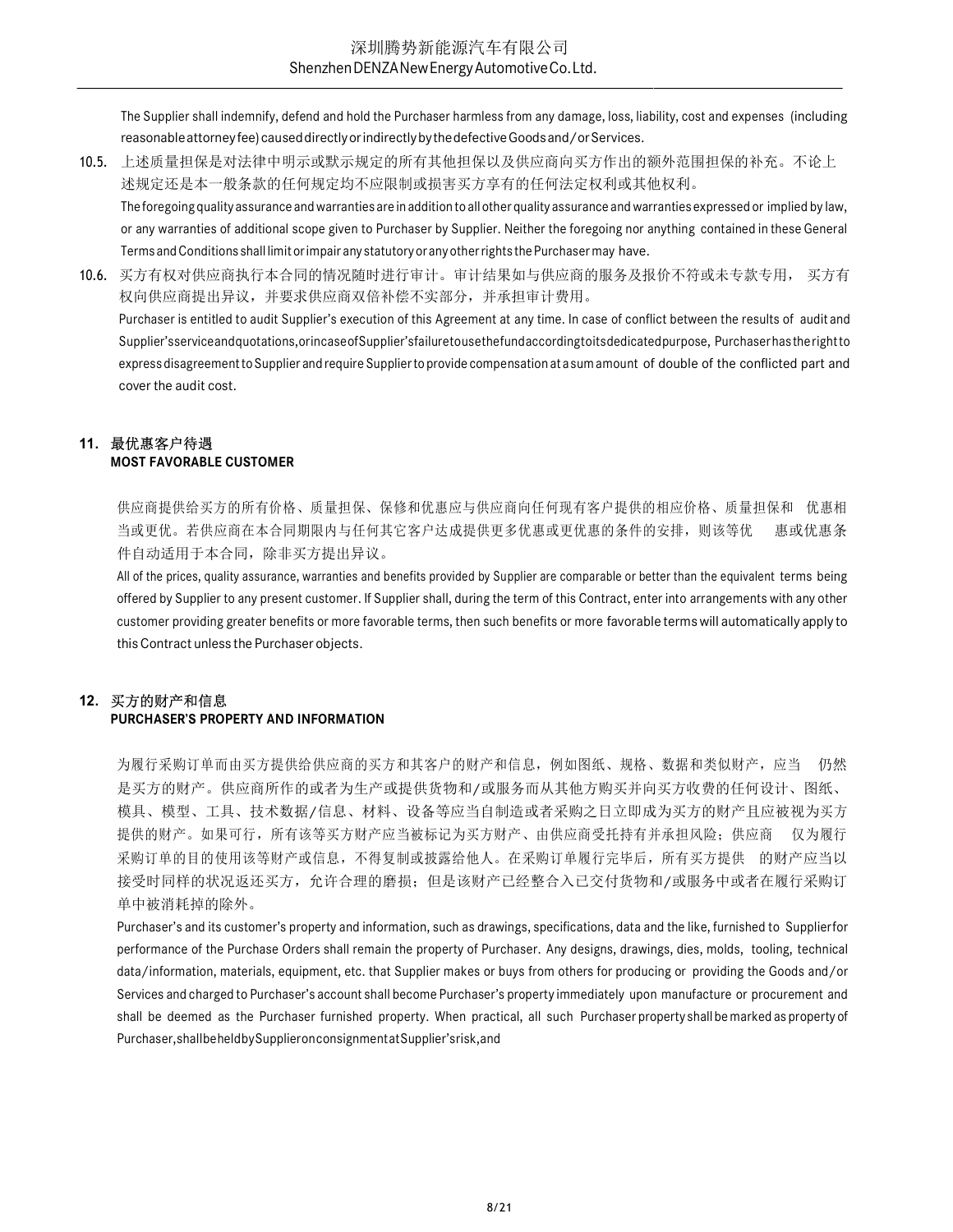shall be used exclusively to perform the Purchase Orders, and shall not be duplicated or disclosed to others. Upon full performance of the Purchase Orders, all Purchaser furnished property shall be returned to Purchaser in the same condition as received, allowing for reasonable wear and tear, except to the extent that the property has been incorporated into Goods and/or Services delivered or consumed in the performance of the Purchase Orders.

#### 13. 知识产权 INTELLECTUAL PROPERTY RIGHTS

13.1. 所有工作产品,包括但不限于由服务中产生的或与服务相关的供应商制造、构思或开发的设计、美术品、软件、 手 册、指南、产品、程序、绘图、记录、文件、信息、材料、发现和发明(合称"工**作产品**"),均应属于买方 的财产。 供应商在此通过签署本一般条款,无条件地并不可撤销地将该工作产品所有的权利、所有权和利益转移、 转让给买方。

All work products, including, without limitation, designs, artwork, software, brochures, manuals, products, procedures, drawings, notes, documents, information, materials, discoveries and inventions (collectively, the "Work Products") made, conceived or developed by Supplier which result from or relate to the Services, shall be the sole property of Purchaser. Supplier hereby unconditionally and irrevocably transfers and assigns to Purchaser all right, title and interest in or to any Work Product by signing these General Terms and Conditions.

13.2. 供应商保证其所提供的货物和/或服务和/或工作产品不侵犯或不构成对任何第三方的知识产权的侵犯或不正当使 用。如果任何第三方对货物和/或服务和/或工作产品的权利或利益提出主张,或声称货物和/或服务和/或工作产 品侵犯或不正当使用其知识产权而起诉买方,供应商应当就上述主张和诉讼对买方的任何及所有开支、费用和损 失进行赔偿、为买方辩护并保证买方不受损害。

Supplier undertakes that the Goods and/or Services and the Work Products do not infringe, or constitute an infringement or misappropriation of, any third party's intellectual property rights. If any third party claims any right or interest in any Goods and/or Services or Work Products or brings any action against Purchaser on alleged infringement or misappropriation of third party intellectual property rights by the Goods and/or Services or the Work Products, Supplier shall fully indemnify, defend and hold Purchaser harmless against any and all such claims, actions, costs, expenses and damages which the Purchaser may incur or become liable for such infringement.

13.3. 供应商没有被许可或授权使用买方的商标、商号和标志(合称"标识"),但该等标识构成与供应商提供的服务相 关的工作产品不可分割的一部分的情形除外。如供应商需获得任何标识的全面并正式的许可,应当通过双方另 行签订的许可协议进行。

Supplier is not licensed or otherwise authorized to use the trademarks, trade names and logos (collectively the "Marks") of Purchaser, except where such Marks constitute an inseparable part of any Work Products in connection with the Services to be delivered by Supplier hereunder. The full and formal license of use of any Mark by Supplier, if any, shall be subject to separate license agreements to be entered into by and between the Parties.

13.4. 买方应当及时书面通知供应商任何向买方提出的索赔和已经采取或威胁采取的法律行动,并将允许供应商自负费 用进行任何因此发生的诉讼以及为和解索赔而进行的所有协商。此外,应买方合理要求,供应商应向买方提供所 有必要的协助,以帮助买方保护其对货物、服务、工作产品以及工作产品中使用的标识享有的权利和利益以及就 上述权利或利益进行辩护。

Purchaser shall give to Supplier prompt notice in writing of any claim being made or action threatened or brought against Purchaser and will permit Supplier, at Supplier's own expense, to conduct any litigation that may ensue and all negotiations for a settlement of the claim. At Purchaser's reasonable request, Supplier shall provide all necessary assistance to Purchaser in Purchaser's efforts to defend and protect its rights and interest in the Goods, Services, the Work Products or the Marks used in the Work Products.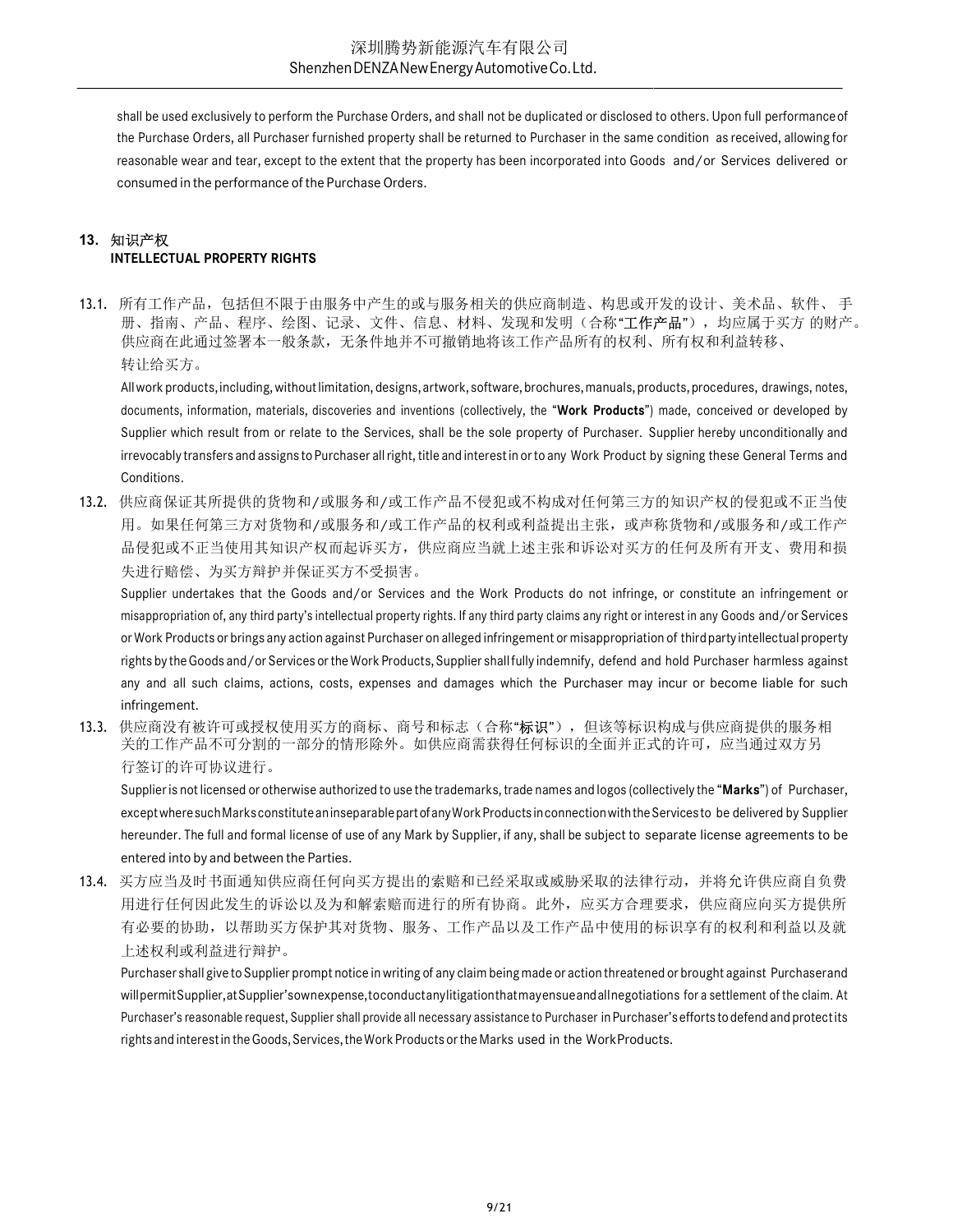# 14. 保密和数据保护

#### CONFIDENTIALITY AND DATA PROTECTION

14.1. 双方承认,为促进并配合双方已达成的合同的履行,买方或其关联机构(合称"披露方")可能向供应商披露为 披露 方所有且对披露方有价值的、形式各样的专有的和机密的信息或商业秘密。为本合同之目的,此等信息或商 业秘 密(包括所有在本合同签署之日前提供的该等信息,合称"保密信息")可包括但不限于下述: 有关披露方 或为披露 方所掌握并负有保密义务的第三方的过去、现在或将来的研究、开发或经营计划、财务信息、顾客、卖 主、业务 合作方或涉及雇员的信息、知识产权、经营活动或制度有关的信息(包括但不限于以有形或无形形式表 现的研究 或报告、软件、备忘录、草图、图样、设计、数据、专有技术及其它信息),而不论其载体为何种形式。上述所有 信息不管其在被披露时或被披露后是否被标明为是秘密的,亦不论是以书面(不管以何种格式)或口头 形式做出,连同其任何备份、复印件或摘要(不管以何种形式存在及由何人以何种形式制作或编辑),均应视为 保密信息。此外,供应商应当将其知道的因其与买方之间的商业往来而产生的一切私人所有的技术,商业和组织

信息为保密信息,并且不得在本协议期间或之后利用这些信息或者将这些信息提供给第三方。

The Parties recognize that, in furtherance of or incidental to this Contracts, Purchaser or its affiliates (collectively, the "Disclosing Group") may disclose to Supplier various forms of proprietary and confidential information or trade secrets which pertain to or are valuable to the Disclosing Group. For purposes of this Contract, such information or trade secrets (including any such information provided prior to the date of this Contract, collectively, "Confidential Information") may include but shall not be limited to the following: information, regardless of the form in which it is transmitted, relating to past, present or future research, development or business plans, financial information, customer, vendor, business partner or employee-related information, intellectual property, operations or systems (including, without limitation, studies or reports, software, memoranda, drafts, drawings, designs, data, know-how and other information in either tangible or intangible form) of the Disclosing Group or a third party whose information is in the Disclosing Group's possession under an obligation of confidentiality. All the information indicated above shall be deemed as Confidential Information, regardless whether or not it is identified or marked as confidential at or after the time of disclosure and whether written (in whatever format) or oral, together with any copies, reproductions or summaries thereof, in whatever format and however or by whomever made or compiled. In addition, Supplier shall treat all private technical, commercial and organizational information of which it becomes aware as a result of its business relationship with Purchaser as confidential, and shall not exploit it or make it available to third parties either during the period of this Agreement or thereafter.

14.2. 所有保密信息应继续为披露该信息的披露方所有。供应商仅应在为履行本协议义务的目的而使用在同买方合作的过 程中已经获得或将会获得的的信息与材料,不得为向买方交付货物和/或提供服务以外的目的使用任何保密信息; 且供应商应对该等保密信息保密并采取所有合理的预防措施来防止未经授权向第三方或为本合同之目的无需直接 接触该等保密信息的雇员披露该等信息。上述条款同样适用于由本协议或其他订单引起的相关结果,数据与知识。 All Confidential Information shall remain the property of the member of the Disclosing Group that provided it. Supplier shall only use the information and materials which have been or will be made available to it in the course of the collaboration with Purchaser for the purpose of carrying out the duties assigned to it. shall not use any Confidential Information of the Disclosing Group for any purpose other than providing Goods and/or Services to Purchaser, and shall hold such Confidential Information in confidence and take all reasonable precautions to prevent its unauthorized disclosure to third parties, or to its employees not having a direct need for access for purposes of those discussions.

The same shall apply in the case of results, data and knowledge arising in connection with this Agreement or any of the Purchase Order. 14.3 供应商承诺将使用最新的可获得的技术手段来采取一切可能的措施以保证尽快且有效的来自买方的所有信息和数

据不被未获得授权的第三方获得, 特别是保证上述信息和数据不被盗用,丢失,操纵,损坏或任何复制。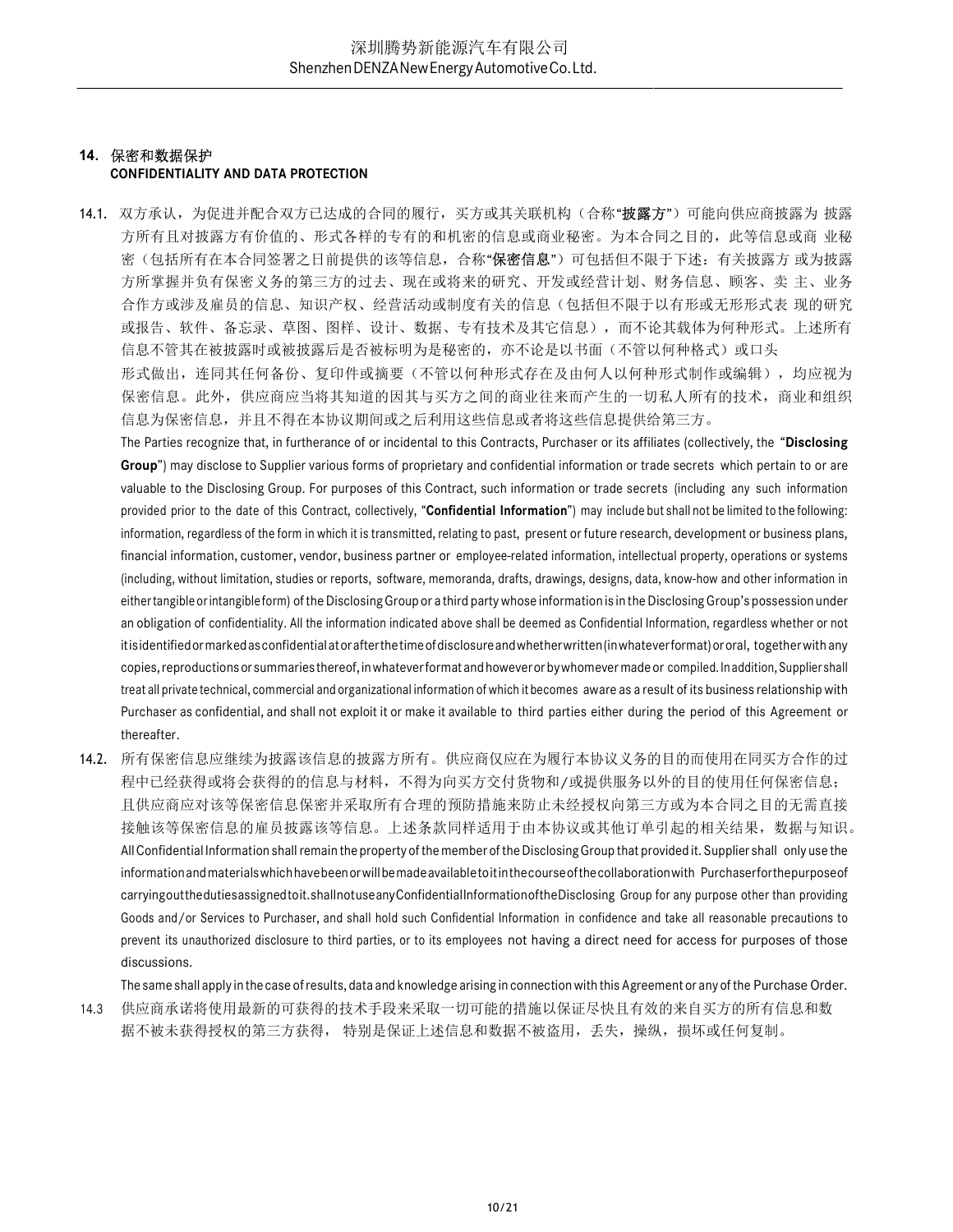Using the latest available technology, Supplier undertakes to do everything possible to immediately and effectively protect all information and data received from Purchaser against access by unauthorized third parties, and in particular to secure it against misappropriation, loss, manipulation, damage or any duplication.

- 14.4 如果供应商有理由怀疑未获得授权的第三方获得了信息和数据,供应商应当立即通知买方,并在同买方协商之后 采取所有必要的措施来获取事实,在必要的情况下第三阻止方在将来再次获取上述信息。 If Supplier has reason to suspect that unauthorized third parties have obtained knowledge of the information and data, it must inform Purchaser immediately and, inconsultation with Purchaser, take all measures necessary to establish the facts and, if necessary, prevent future third-party access.
- 14.5 如果供应商在其运行系统中存储,加工或处理上述信息与数据,供应商应当保证未获得授权的第三方不能接触或 使用这些数据。

If Supplier stores, works on or processes the information and data in its data processing systems, Supplier shall ensure that unauthorized third parties cannot access this data.

- 14.6 供应商在履行其保密义务时需尽其勤勉的且应有的适当的注意义务, 此处注意义务的标准不得低于其对待自己保密 信息时所采用的标准。此外, 供应商承担着遵守可能更新的数据保护条款的义务, 并将遵守上述条款。Suppliershall exercise the due care of a diligent businessman in respect of its confidentiality obligation, whereby the standard of care shall not fall below that which it would apply when dealing with its own confidential information. Supplier is under a duty to comply with all data protection provisions as amended from time to time, and will observe these.
- 14.7 供应商仅可向为履行本合同之目的需要接触保密信息的雇员、分包商、代理或专业顾问披露保密信息,并应促使 他们遵守与本合同项下供应商所应遵守的相同的保密义务。供应商必须向其所有的工作人员说明相关的信息保护 条款并让其工作人员承担同等保密义务。在买方请求的情况下, 供应商应当提供上述声明或供买方或其数据保护 的工作人员查看。

Supplier may disclose the Confidential Information only to its respective employees, subcontractors, agents or professional consultants who need to have access to such information for the purposes of this Contract and shall cause them to observe the same confidentiality obligations hereunder. Supplier must instruct all of its staffs about the relevant data protection provisions and place them under a duty of confidentiality in this respect. Such declarations must be presented to Purchaser or its data protection officer on request.

14.8 在本一般条款终止或期满时,应买方要求,供应商应向买方交还或销毁任何载有保密信息的文件、信息或软件, 或从任何有关记忆装置中删除该等保密信息,并应停止继续使用该等保密信息。在买方的请求之下,供应商应当 证明所有的材料均被销毁或者返还并应当出具书面证明材料已被销毁或返还。

Upon termination or expiration of these General Terms and Conditions, Supplier shall, at the request of Purchaser, return or destroy any documents, information or software containing any of such Confidential Information, delete any such Confidential Information from any memory devices, and shall cease to use such Confidential Information. At the request of Purchaser, Supplier shall demonstrate that all materials have been destroyed or returned and shall confirm in writing that this has been done.

14.9 本保密条款不适用于下述信息:

This confidentiality clause shall not apply to the information which:

(a) 在披露时已为公众所知悉;

has already become known to the public prior or at the time of the disclosure;

(b) 在披露后非因供应商的过错为公众所知;

becomes available or known to the public after the disclosure not due to the fault of Supplier;

(c) 被证明为供应商在披露之前从不负有保密义务的第三方适当地获取;

is proved to be properly obtained by Supplier before the disclosure from a third party which is not subject to a duty of confidentiality with respect to such information; or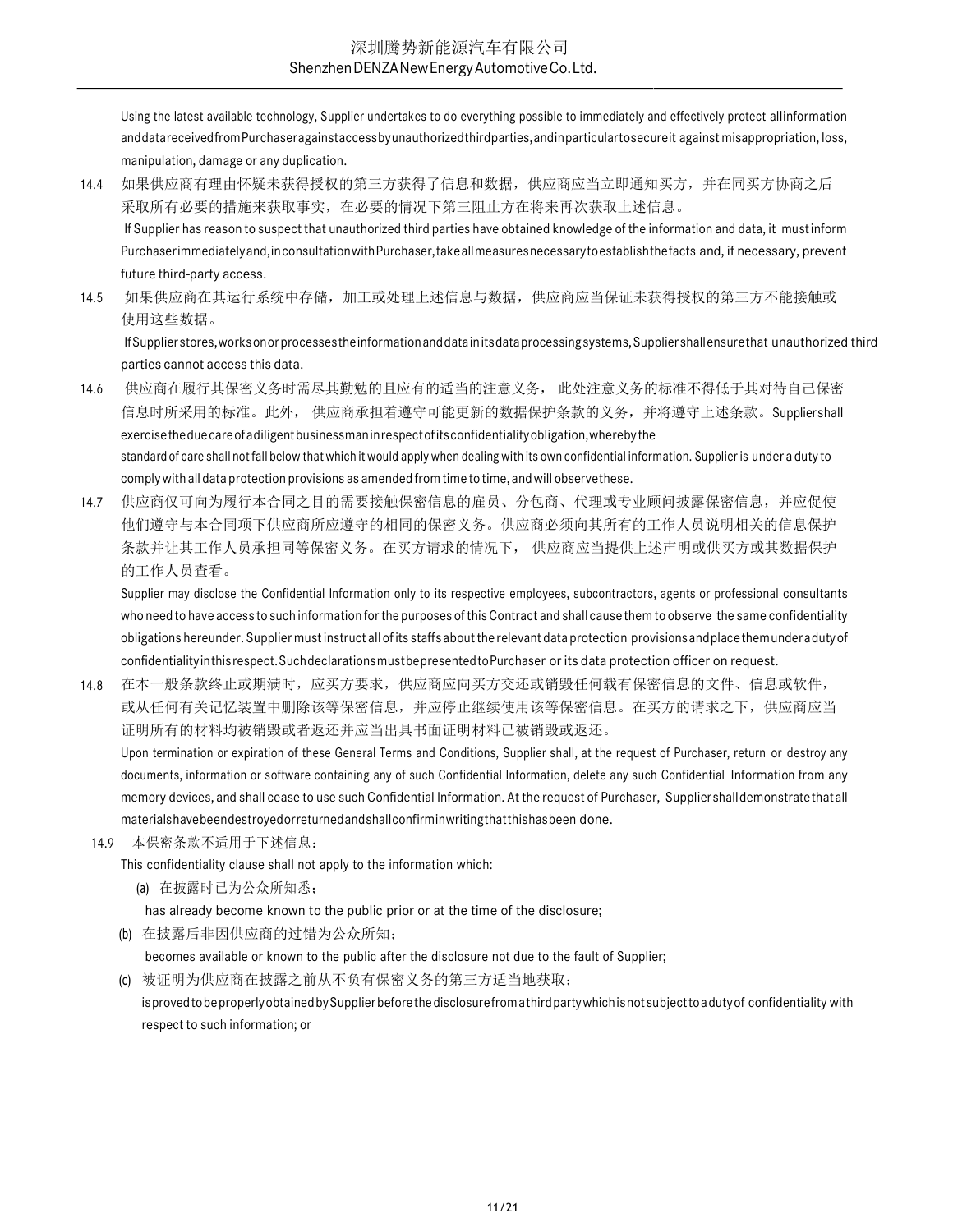- (d) 为法律、法院命令、证券交易所或任何政府机关或监管机构要求披露,但在此情况下,供应商应向买方提供该 等披露的草稿,并应买方合理要求,在法律许可的范围内做出必要的修改。 is required to be disclosed by law, pursuant to a court order, by any securities exchange or by any governmental or regulatory body,
- provided, that Supplier shall provide a draft of such disclosure to Purchaser and incorporate any modification reasonably requested by Purchaser to the extent permitted by law.
- 14.10 买方向供应商披露的、与本一般条款相关的任何个人信息数据(个人数据"),供应商应按照适用的隐私法律以及买 方的进一步指示对待、存储、处理、转移和修改该等个人数据。 To the extend the Purchaser discloses to the Supplier in connection with this General Terms and Conditions any data related to individual persons ("Personal Data"), the Supplier shall treat, store, handle, transfer and modify such Personal Data in compliance with applicable privacy laws and with additional instructions provided by the Purchaser.
- 14.11 根据买方的要求,供应商应与买方签订一份额外的保密合同。

Upon request of Purchaser, Supplier shall sign an additional Confidentiality Agreement with Purchaser.

14.12 如果一份关于数据处理的合同将被签署,则关于 www.mercedes-benz.com.cn 上的标题为"委托数据处理协议"的附件将成 为本合同的组成部分。前述附件必须依每一个订单填写,由合同方签字并附加在相应订单后。相应版本的附件将 在下订单之时生效。如果上述订单构成一个委托数据处理的订单,但标题为"委托数据处理协议"的附件未附 其后,供 应商应当立即书面通知买方此情况。

If an agreement concerning data processing has to be signed, the annex on the www.mercedes-benz.com.cn entitled Standard Clauses to ensure "Agreement On Data Processing On Behalf" will become a component part of the Agreement which must be completed for each order, signed by the Contractor and appended to the order concerned. The applicable version of the annex will be that inforce at the time the order was placed. If the order constitutes an order for commissioned data processing on behalf but the annex entitled "Agreement on Data Processing On Behalf" is not appended to the order, Supplier must inform Purchaser of this immediately in writing.

14.13 如果服务系与软件开发相关,即供应商为买方通过编写代码的方式开发或定制软件的服务, 那么 www.mercedesbenz.com.cn 上标题为《对于软件开发的信息安全要求》的附件应当自动成为合同的一部分。供应商应当遵守《对于软 件开发的信息安全要求》中的全部要求。

If a service is related to software development, which means the Supplier develops or customizes software for Purchaser with coding, the annex on the www.mercedes-benz.com.cn which is entitled "Information Security Requirements for Software Development" shall automatically become a component part of the Agreement and the Supplier shall comply with all the requirements detailed in this "Information Security Requirements for Software Development".

14.14 如果服务系与系统托管相关, 即供应商在买方的数据中心之外为买方托管系统的服务, 那么 www.mercedesbenz.com.cn 上标题为《对于系统托管服务的信息安全要求》的附件应当自动成为合同的一部分。供应商应当遵守 《对于系统托管服务的信息安全要求》中的全部要求。

If a service is related to system hosting service, which means the Supplier hosts system for Purchaser out of Purchaser's datacenter, the annex on the www.mercedes-benz.com.cn which is entitled "Information Security Requirements for System Hosting Service" shall automatically become a component part of the Agreement and the Supplier shall comply with all the requirements detailed in this "Information Security Requirements for System Hosting Service".

#### 15. 违约和赔偿 DEFAULT AND INDEMNITY

15.1. 除本合同另有规定外,本合同任何一方未履行本合同项下的义务,另一方可以向违约的一方发出书面通知,要求 其履行义务或采取适当的补救措施以迅速有效地避免或减小损失或损害,并恢复履行本合同。除此之外,违约的 一方还应赔偿因其违约行为给守约方造成的所有直接损失和损害。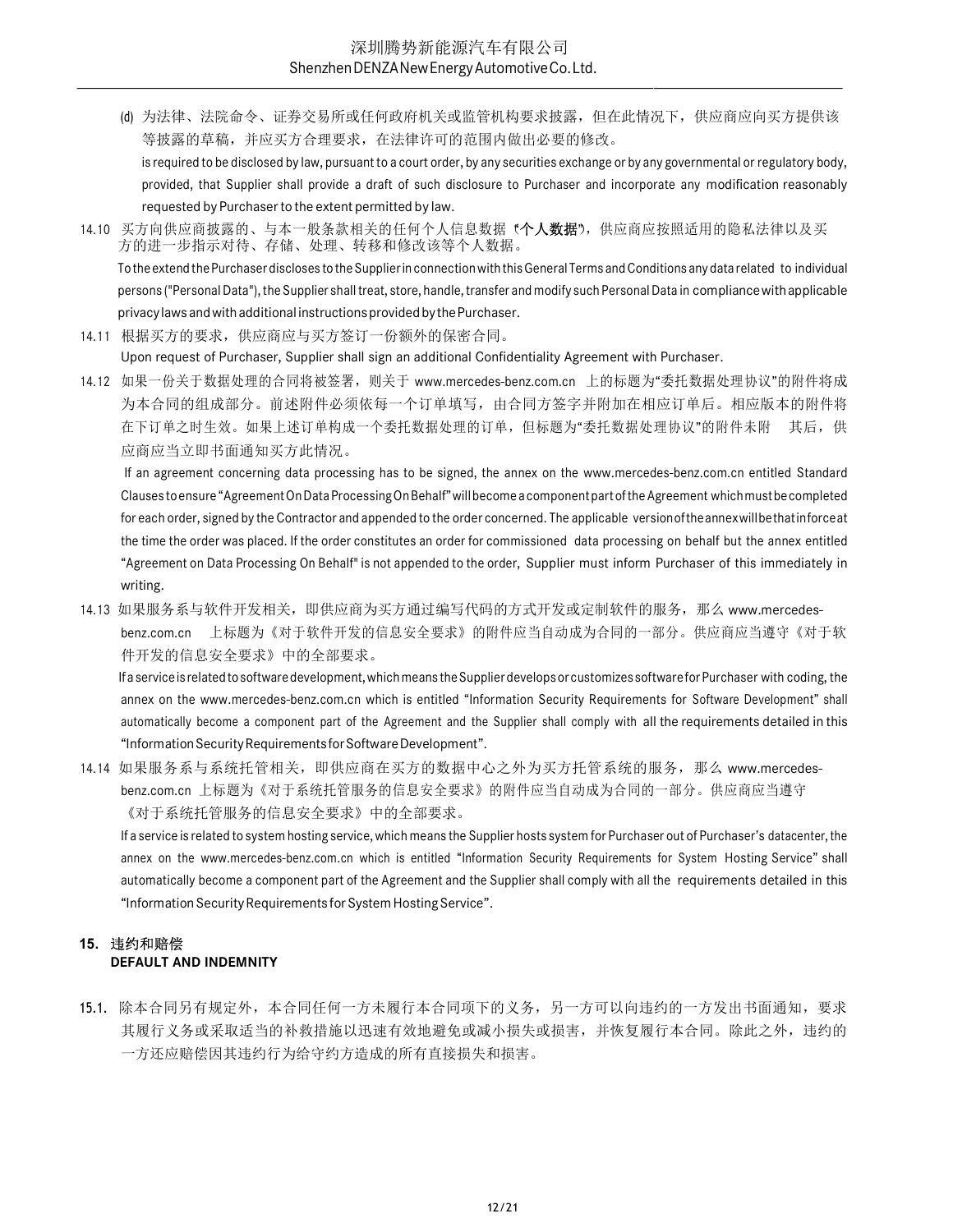Except as otherwise provided herein, where one Party fails to perform its obligations hereunder, the other Party may by written notice to the defaulting Party to request the defaulting Party to perform its obligations or to provide proper remedies to effectively and promptly avoid or minimize the losses and damages, and to resume its performance of this Contract. In addition, the defaulting Party shall indemnify the performing Party for all direct losses and damages incurred as a result of such default.

15.2. 如果双方均违反本合同,则双方应根据各自违约的严重程度确定应向对方支付的赔偿数额。 If both Parties breach this Contract, they shall determine the compensation payable to each other based on the severity of their breach respectively.

# 16. 不可抗力 FORCE MAJEURE

16.1. 如果本合同任何一方因不可抗力事件(定义如下)的影响迟延履行或不能履行其在本合同项下的义务,则其可免 于承担由此产生的本合同项下的任何责任。为本合同之目的,"不可抗力事件"是指不能预见、超出受影响一方控 制,且不能通过合理的谨慎操作而避免的任何事件,包括但不限于政府行为、火灾、爆炸、地理变异、洪水、地 震、浪袭、雷击、战争、疫情或其他任何不可预见、不可避免及不能克服的事件。 然而,任何信用、资本或资金 的不足或短缺将不属于超出本合同一方合理控制之外的事件。

If performance of these General Terms and Conditions is delayed or prevented by an Force Majeure Event (as defined below), the Party affected by such Force Majeure Event shall be excused from any liability hereunder. For the purposes of these General Terms and Conditions, an "Force Majeure Event" shall mean any event that is unforeseeable, beyond the affected party's reasonable control, and cannot be prevented with reasonable care, which includes but is not limited to the acts of governments, fire, explosion, geographic change, flood, earthquake, tide, lightning, war, epidemic or any other unforeseeable, unavoidable and insurmountable events. However, any shortage of credit, capital or finance shall not be regarded as an event beyond a Party's reasonable control.

- 16.2. 受到不可抗力事件影响并主张免于承担其在本合同或本合同任何条款项下的义务的一方,应于不可抗力事件发生 之日起三(3)日内通知另一方不可抗力事件的发生情况,并采取所有必要的行动和措施以尽量减少和减轻相关损 失和损害并在可行的前提下尽早恢复履行其在本合同项下的义务。 The Party affected by an Force Majeure Event who claims to be excused from its obligation to perform these General Terms and Conditions or any article herein shall notify the other Party within three (3) days after the occurrence of the Force Majeure Event and shall take all necessary
- 16.3. 如果因任何不可抗力事件将延长履行合同义务的时间,则双方经协商后应就履行合同的时间进行公平的调整。如 果任何经确认的严重阻碍本合同的履行的不可抗力事件或其影响持续三十(30)日,则任何一方均有权以提前书 面通知的形式终止本合同。

actions to minimize and mitigate the losses and damages and resume its performance of this Contract as soon as practicable

Should any Force Majeure Event cause an increase in the time required for performance of any part of this Contract, an equitable adjustment shall be made after the Parties consult with each other. And if any proved Force Majeure Event or its effect lasts for thirty (30) days which hinders the performance of this Contract, either Party may terminate this Contract by a prior written notice.

# 17. 适用法律的遵守

COMPLIANCE WITH APPLICABLE LAWS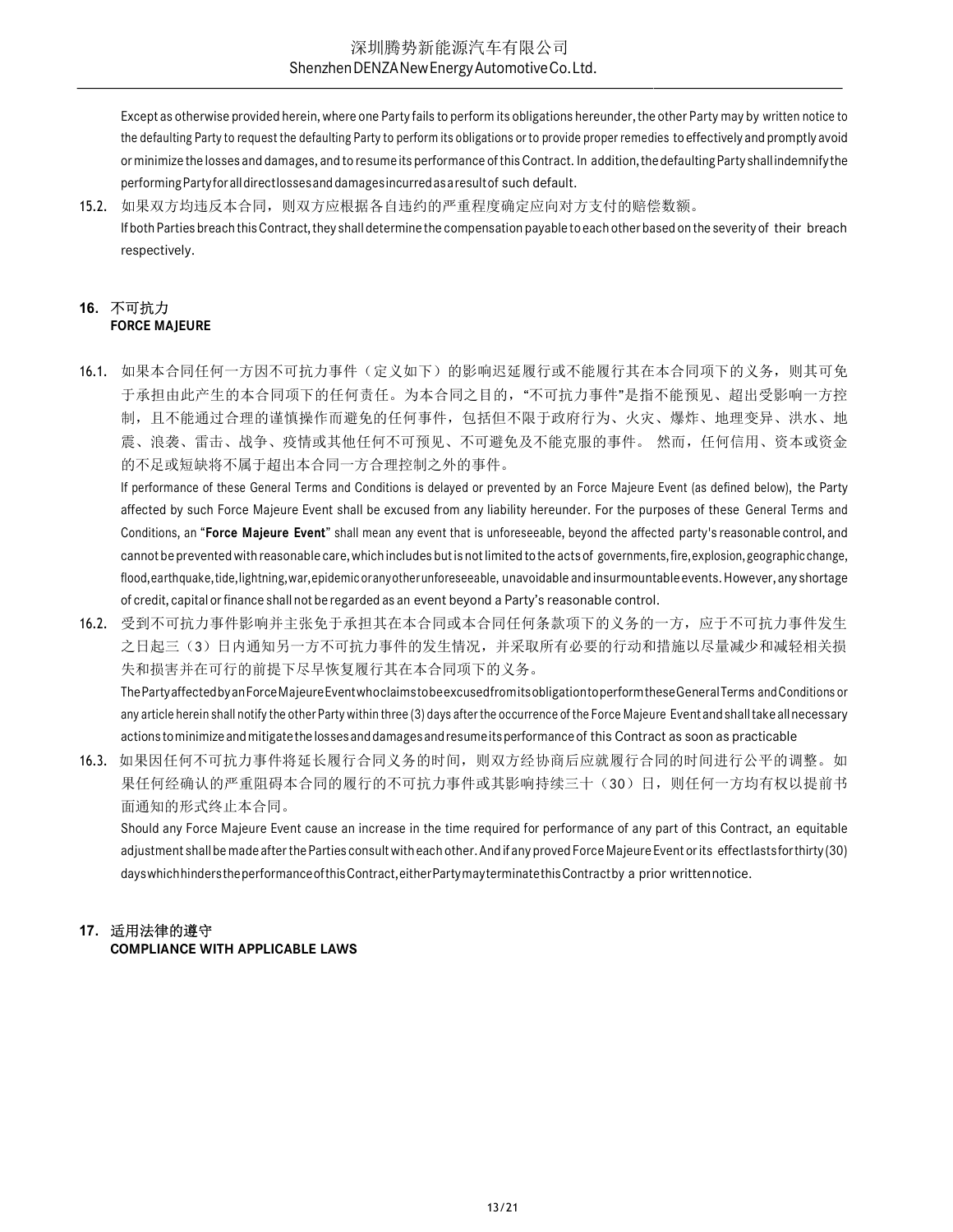供应商自身并代表其关联方,陈述、保证并承诺如下:

Supplier, for itself and on behalf of its Affiliated Persons, represents, warrants and covenants that:

供应商及其关联方已遵守并将继续遵守所有的适用法律,并对遵守所有的适用法律负有独立的责任。且尽其所知,其并 未采取并将不会采取或未能采取任何行动,这些作为或不作为可能导致梅赛德斯-奔驰梅赛德斯-奔驰或任何梅赛德斯-奔 驰的关联公司根据适用法律承担责任;

Supplier and its Affiliated Persons are solely responsible for complying, have to their best knowledge complied, and will comply, with Applicable Laws and have to their best knowledge not taken and will not take or fail to take any action, which act or omission would subject Mercedes-Benz or its affiliated companies to liability under Applicable Laws;

尽其所知,其自身或及任何关联方均未已经直接或间接地向任何政府官员或为该等官员的利益提供、支付、给 予 或贷款,或者已经承诺支付、给予或贷款,或者将提供、支付、给予或贷款,或将承诺给予支付或贷款金钱或任 何其它有价值物,以达到下述的贿赂目的: (i)影响该政府官员以其职务身份所作的任何行为或决定;(ii)诱 使该等政府官员违反其法定职责作为或不作为;(iii)取得任何不当利益,或者(iv)诱使该等政府官员利用其对政 府实体的影响力以影响或改变该政府实体的任何行为或决定,从而为使其自身或买方或任何梅赛德斯-奔驰集团公司成员 获取业务;

neither itself nor any of its Affiliated Persons has, to its best knowledge, offered, paid, given or loaned or promised to pay, give or loan, or will offer, pay, give or loan or promise to pay, give or loan, directly or indirectly, money or any other thing of value to or for the benefit of any Government Official, for the purposes of corruptly (i) influencing any act or decision of such Government Official in his official capacity, (ii) inducing such Government Official to do or omit to do any act in violation of his lawful duty, (iii) securing any improper advantage, or (iv) inducing such Government Official to use his influence with a Government Entity to affect or influence any act or decision of that Government Entity, in each instance to direct business to itself or Purchaser or any Mercedes-Benz Group Company;

(c) 如果供应商或其任何关联方是或将会是一个政府实体或政府官员,且该政府实体或政府官员的职责包括向其供应 商、买方、或任何梅赛德斯-奔驰集团公司获取业务做出决定,或者对能够为供应商、买方、或任何梅赛德斯-奔驰集 团公 司获取业务的政府官员进行指导、控制或指挥,则供应商及各自的关联方应确保利益冲突将会被排除。供应商 应毫 不迟延地以书面方式通知买方其采取的、防止利益冲突的措施。

In case Supplier or any of its Affiliated Persons are or will become a Government Entity or a Government Official whose official duties include decisions to direct business to itself, Purchaser, or any Mercedes-Benz Group Company or to supervise, or otherwise control or direct the actions of Government Officials who are in a position to direct business to itself, Purchaser, or any Mercedes-Benz Group Company, Supplier and the respective Affiliated Persons have to make sure that conflicts of interest will be excluded. Supplier shall inform Purchaser in writing without undue delay about the measures taken.

供应商应协助并与买方全力合作以遵守适用法律。特别是,供应商应保存完整的账目和记录,并且供应商应立即向梅赛 德斯-奔驰报告任何与本协议相关的要求、做出或提供贿赂或不当的付款行为的情况。根据梅赛德斯-奔驰的要求,供应商 应当向梅赛德斯-奔驰挑选的负有保密义务的审计员提供可供梅赛德斯-奔驰核实供应商遵守与本协议有关的适用法律情况 的相关记录。如果上述审计人员发现供应商任何的违反适用法律的行为,供应商同意审计人员将其违规的相关 信 息披露给梅赛德斯-奔驰,以及,以有管辖权的法院或政府机构的要求为限,披露给第三方;

Supplier shall assist and cooperate fully with the efforts of Purchaser to comply with all Applicable Laws. In particular, Supplier shall keep accurate books and records and Supplier shall immediately notify Mercedes-Benz of any information that bribes or other improper payments are being requested, made or offered in connection with this Agreement. Upon request of Mercedes-Benz, Supplier shall make those records which are necessary for Mercedes-Benz to verify Supplier's compliance with the Applicable Laws relating to this Agreement available to a sworn auditor who is obligated to observe secrecy and selected by Mercedes-Benz. If such auditor notices any failure by Supplier to comply with the Applicable Laws supplier agrees that the auditor may disclose information relating to Supplier's failure to Mercedes-Benz and, to the extent required by a legal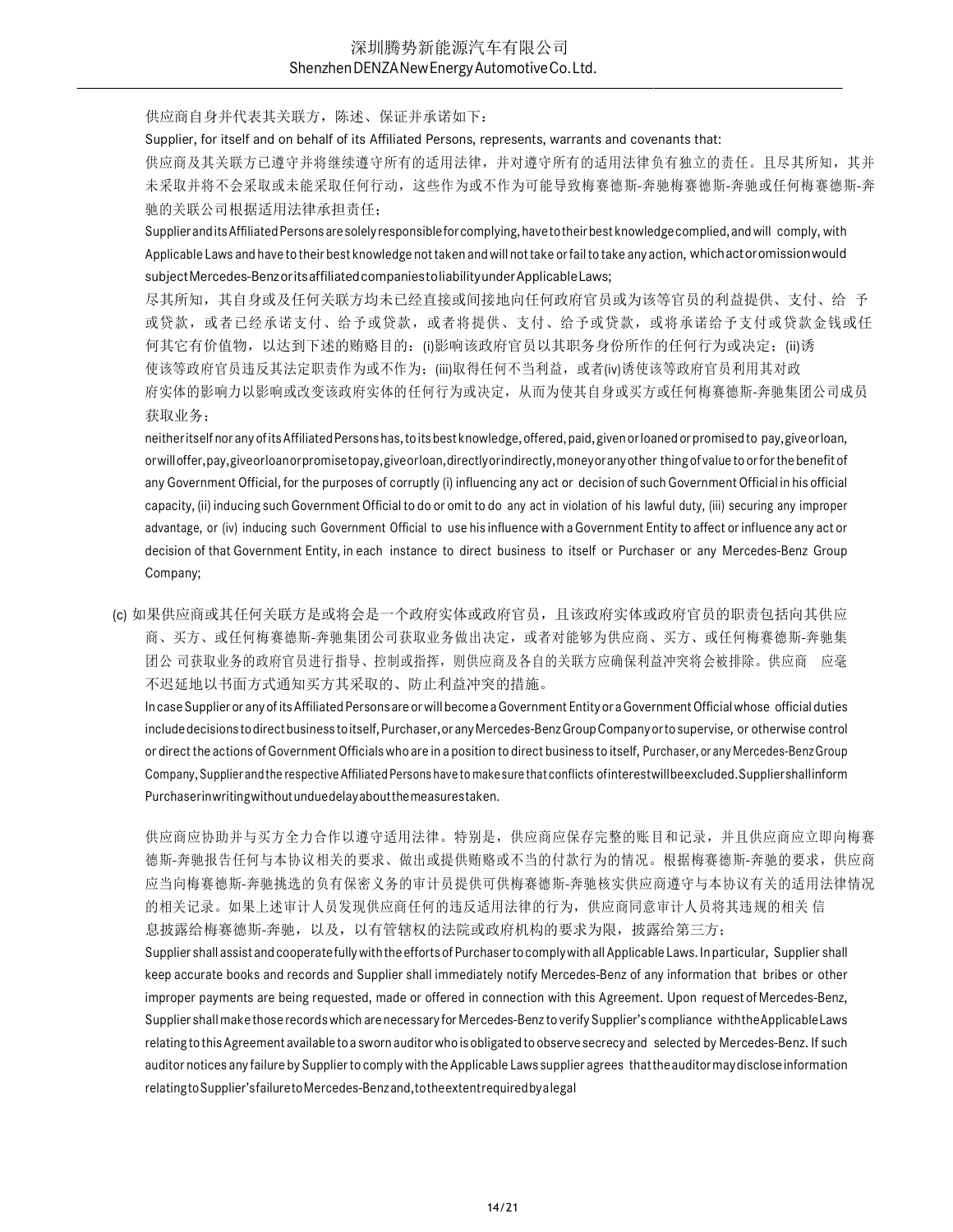demand by a competent court of law or government body, to third parties;

在任何情况下,买方无义务根据本合同作为或不作为,前提是买方认为该作为或不作为将导致其自身或任何梅赛德斯-奔 驰集团公司成员违反适用法律。在任何情况下,任何一方无需为其认为为遵守适用法律所必要的作为或不作为承担责任。 In no event will Purchaser be obligated to Supplier under or in connection with this Contract to act or refrain from acting if Purchaser believes that such act or omission would cause it or any Mercedes-Benz Group Company to be in violation of the Applicable Laws. In no event will either Party be liable to the other Party for any act or omission which it believes is necessary to comply with the Applicable Laws.

17.1. 如果供应商或其任何关联方违反了本第 17 条项下的陈述、保证与承诺,该等陈述、保证与承诺均应视为重要的且在 本合同有效期内持续作出,则除根据本合同享有的其它权利外,

If Supplier or any of its Affiliated Persons breaches any of the representations, warranties or covenants in this Section 17, each of which is deemed to be material and continuously made throughout the term of this Contract, then, in addition to any other rights the other Party may have under this Contract,

(a) 买方可以宣布没收应向供应商支付的任何未付金额,且将有权要求供应商偿还为适用法律所禁止的已向供应商 支付的或应付给供应商的任何款项;并且

Purchaser may declare a forfeit of any unpaid amounts owing to Supplier and will beentitled to repayment of any amounts paid or credited to Supplier, in each case, which are prohibited by Applicable Laws; and

(b) 梅赛德斯-奔驰可以立刻终止本协议;并且

Mercedes-Benz may immediately terminate this Agreement; and

(c ) 根据梅赛德斯-奔驰的首次书面要求,供应商应当赔偿梅赛德斯-奔驰并使梅赛德斯-奔驰免受由于供应商违反其 在本第 17 条项下的陈述、保证和承诺产生的任何和全部费用或索赔。

Supplier shall, upon first written request by Mercedes-Benz, indemnify and hold harmless Mercedes-Benz in regard to any and all cost and claims brought forward against Mercedes-Benz arising out of any failure of Supplier to comply with its representations, warranties and covenants of this Article

17.2. 为本第 17 条的目的,下述术语的含义如下:

For purposes of this Section 17, the following terms shall have the respective meanings set forth below:

- (a) "适用法律"指合同各方、合同各方的关联方、或其股东应遵守的包括中国法律法规在内的有关反腐败的法律法 规(包括但不限于《美国反海外腐败法》和/或德国的反腐败法律),以及适用于合同各方或其任何关联方与 本合同相关的任何行为,或适用于本合同各方或梅赛德斯-奔驰集团公司另一成员所涉及的其它任何其它业务事 项的所有其它法律、法规、规定、命令、法令或具有法律效力的其它指令及对上述规范性文件可能不时作出的修订; "Applicable Laws" means any laws and regulations (including Chinese laws and regulations) on anticorruption to which each Party, its Affiliated Person, or it's shareholder(s) is subject (including, without limitation, the Foreign Corrupt Practices Act of the United States and/or the anti-corruption laws of the Federal Republic of Germany), and all other laws, regulations, rules, orders, decrees or other directives carrying the force of law applicable to any activities engaged in by each Party or any of its Affiliated Persons in connection with this Contract or any other business matters involving each Party or another Mercedes-Benz Group Company, in each case as the same may be amended from time to time;
- (b) "关联方"指各方的管理人员、董事或雇员,或代表该方或为该方利益行事的代理、股东、负责人或所有人; "Affiliated Persons" means each Party's officers, directors, employees, or agents, or shareholders, principals or owners acting on its behalf or in its interests;
- (c) "政府实体"指政府或其政府的任何部门、机构或执行部门(包括由政府控制的任何公司或其它实体)、政党 或者政府国际组织;及

"Government Entity" means a government or any department, agency or instrumentality thereof (including any company or other entity controlled by a government), a political party or a public international organization;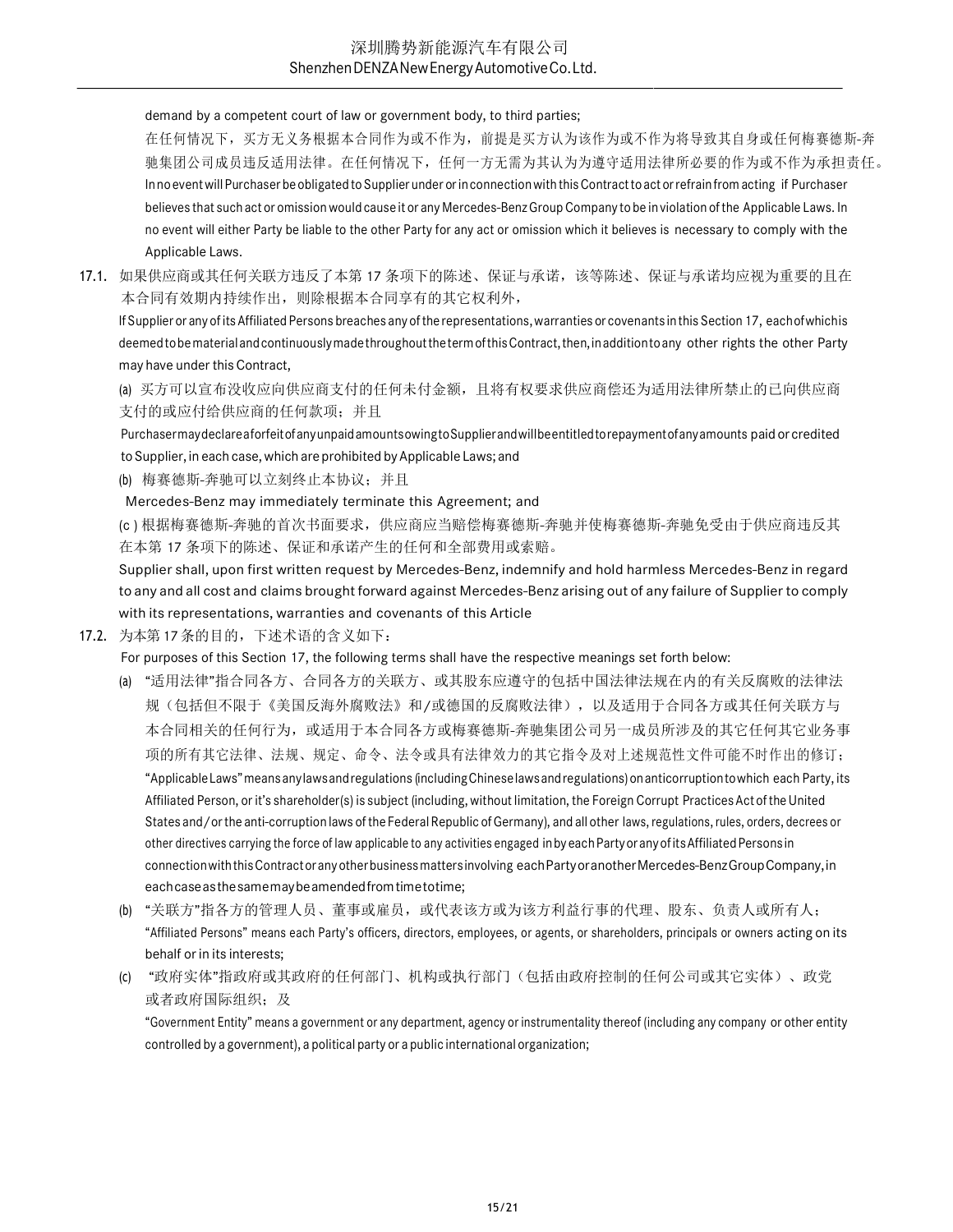(d) "政府官员"指政府实体的任何官员、雇员或其它官员(包括他们的任何直系家庭成员),以职务身份为政府实体 行事的任何个人或行政职务的任何候选人。

"Government Official" means any officeholder, employee or other official (including any immediate family member thereof) of a Government Entity, any person acting in an official capacity for a Government Entity or any candidate for political office.

- 17.3. 供应商完全认可并愿意遵守或协助买方遵守合规与诚信承诺书(附件A)中的全部内容。 Supplier are fully acknowledged and willing to comply or coordinate Purchaser to comply with all the contents in the Commitment Letter Regarding Compliance and Integrity (Annex A).
- 17.4. 供应商应协助并全力配合梅赛德斯-奔驰或任何梅赛德斯-奔驰集团公司遵守适用法律。供应商应当允许梅赛德斯-奔驰及其代表在正常办公时间内检查并复印供应商与在本合同基础上的交易相关的账簿和记录,以证实供应商是否 遵守本条款的声明、保证与承诺。

Supplier shall assist and cooperate fully with the efforts of Mercedes-Benz or any Mercedes-Benz Group Company to comply with the Applicable Laws. Supplier shall permit Mercedes-Benz and its representatives during normal office hours to examine and make copies of Supplier's books and records relating to transactions based on this Contract, to verify compliance by Supplier with the representations, warranties and covenants of this clause.

17.5. 供应商应以各种方式协助梅赛德斯-奔驰及其代表执行其任务,特别是以立即执行提供所有信息和资料以及允许不受 限制地接触和检查账簿和记录的方式。如果供应商的场地没有复印设施,则梅赛德斯-奔驰及其代表可以将帐簿和记 录带离该场所以便进行复印。至于为供应商商业机密, 供应商可以要求,审查由梅赛德斯-奔驰委派的受保密协议约 束的注册会计师来执行。

Supplier shall assist Mercedes-Benz and its representatives in every way to carry out their tasks, in particular by promptly providing all information and materials and by permitting unhindered access and inspection of the books and records. If duplicating facilities are not available on Supplier's premises, Mercedes-Benz or its representatives may remove the books and records from the premises for purposes of making copies. In so far as required for the protection of Supplier's business secrets, he can demand, that the examination is performed by a certified accountant appointed by Mercedes-Benz that is bound by a confidentiality agreement.

# 18. Anti-Bribery Clause 反腐败条款

18.1 供应商有义务不从事任何会导致刑事责任的欺诈、资金挪用、破产犯罪、违反竞争法、授予非正当利益,贿赂或 接受贿赂的犯罪行为,抵制其他由供应商的雇佣人员或第三方进行的腐败行为。如有违反,买方将有权立即退出 或终止与供应商的进行中的交易并有权取消全部协商谈判,而供应商仍有义务遵循所有适用于其自身及其与买方 商业关系的法律法规。

Supplier is obliged to desist from all practices which may lead to penal liability due to fraud or embezzlement, insolvency crimes, crimes in violation of competition, guaranteeing advantages, bribery, acceptance of bribes or other corruption crimes on the part of persons employed by the supplier or other third parties. In the event of violation of the above, Purchaser has the right to immediately withdraw from or terminate all legal transactions existing with the Supplier and the right to cancel all negotiations. The above notwithstanding, the Supplier is obliged to adhere to all laws and regulations applicable to both itself and the commercial relationship with Purchaser.

18.2 供应商保证和承诺其工作人员不得从事下列任何有可能影响公平交易、正当竞争的活动: Supplier undertakes and covenants that its employees will not engage in any of the following activities, which might influence the fairness of transaction and fair competition:

(a) 向买方工作人员及/或其亲属提供、承诺或给予 "酬金"、"回扣"或其他各种形式的现金或有价物品、包括有价证 券、股份、礼物、购物卡、健身卡等; To offer, promise or provide the employees of Purchaser and/or his/her relatives, in the name of "reward", "commission" or otherwise, any money or anything of value, including, negotiable securities, shares, gifts, purchasing cards, sports cards, etc.;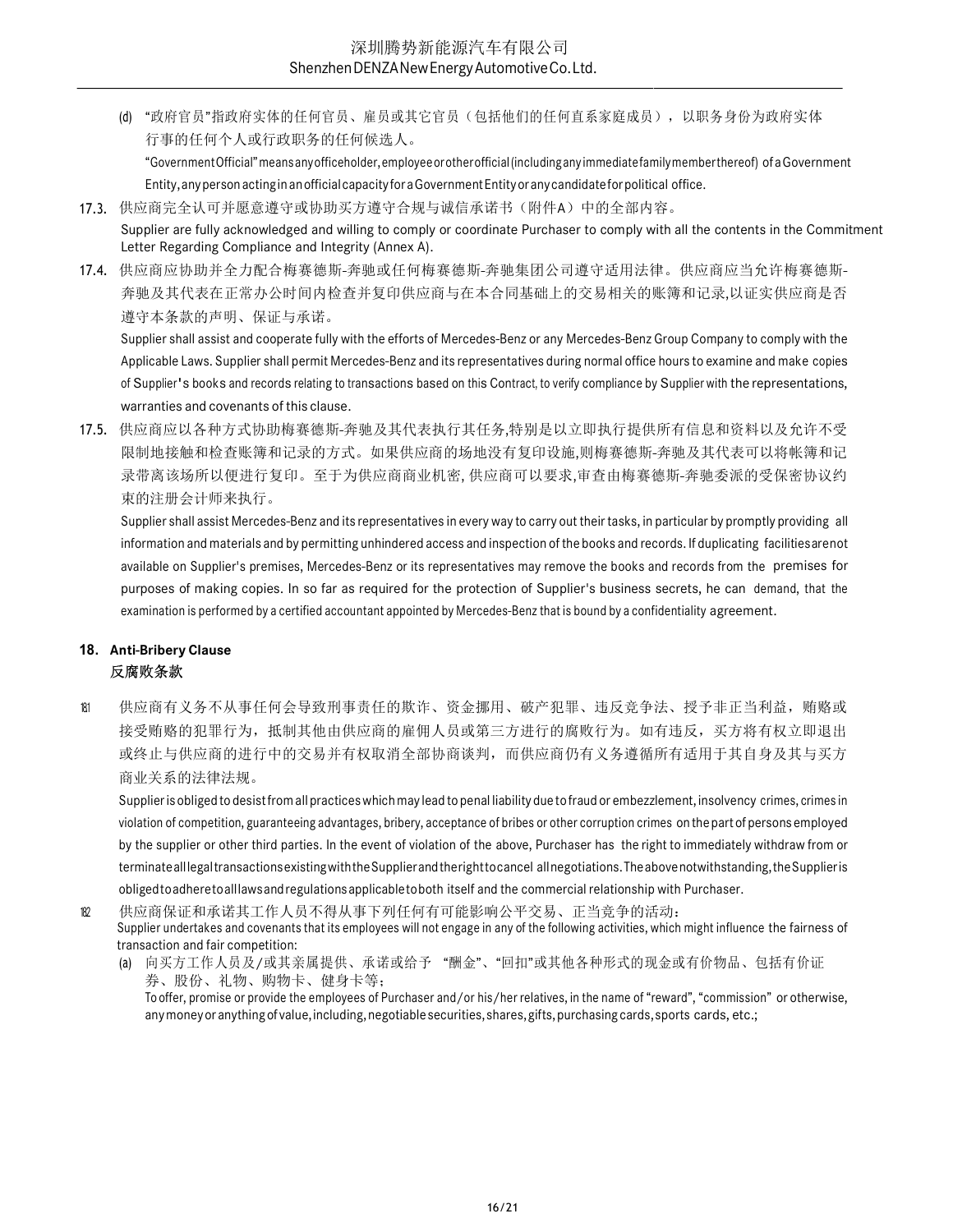- (b) 邀请买方工作人员及/或其亲属至任何歌舞厅、夜总会、保龄球馆或其他公共娱乐场所进行消费; To invite the employees of Purchaser and/or his/her relatives to any Karaoke, night club, bowling or other public places of entertainment;
- (c) 免费或低价安排买方工作人员及/或其亲属旅游、度假; To arrange tourism or vacations for the employees of Purchaser and/or his/her relatives; 向买方工作人员及/或其亲属提供其他有形或无形的利益。
- 18.3 供应商及其工作人员向买方工作人员提供价值在 300 元人民币以下的赠品和其他物品时,如果是自愿提供且不存 在影响买方工作人员在履行职责时的判断和行动的可能性,则可以不被视为对本合同的违反。 The provisions of promotional material and other items with a value of less than [300 RMB] by Supplier and its employees to the employees of Purchaser, if made voluntarily and there is no reasonable likelihood of influencing the employees' judgment or actions in performing their duties, will not be regarded as a violation of this Contract.
- 18.4 以上第 18.2 条所述行为可能被视为商业贿赂行为。买方一旦发现供应商或其工作人员参与上述违反本合同的活动, 买方应当有权无条件解除与供应商签订的任何合同,且不承担任何责任。买方亦可永久性取消供应商作为买方的 潜 在供货商的资格。

The activities described in Article 18.2 above may be regarded as commercial bribery. In the event Supplier or its employees engage in such activities in breach of this Contract, Purchaser shall be entitled to terminate any signed contract with Supplier without any condition and any liability. Purchaser may also permanently remove Supplier from consideration as a potential supplier to Purchaser.

- 18.5 若供应商及其工作人员违反本合同,供应商应当赔偿买方并使买方免受由于与供应商或其工作人员违约产生的或 相关的任何和全部损害、损失、成本和花费(包括但不限于合理的律师费用)。 If Supplier or its employees breach this Contract, Supplier shall indemnify and hold Purchaser harmless from and in respect of any and all damages, losses, costs and expenses (including, without limitation, reasonable attorneys' fees) arising out of or relating to such breach by Supplier or its employees。
- 18.6 供应商有责任确保任何在梅赛德斯-奔驰的办公场所工作的员工和/或任何有权进入与履行本订单的要求相关的任何 IT 系统的员工都应得到梅赛德斯-奔驰的认可和/或访问梅赛德斯-奔驰的授权。供应商不得使用任何被梅赛德斯-奔 驰或任何梅赛德斯-奔驰的关联方已宣布为不被认可和/或禁止访问的人员履行本订单。 Supplier has a duty to ensure that any employees used on site at Mercedes-Benz and/or that any employees given access to any ITsystems in connection with fulfilling the requirements of this purchase order must receive an admission and/or access authorization from Mercedes-Benz. Individuals to whom Mercedes-Benz or any Mercedes-Benz affiliate has declared a house ban, an admission ban, and/or an access ban can not be used by the supplier in the fulfilment of this purchase order.

# 19. 期限及终止 TERM AND TERMINATION

19.1. 本合同将自签署之日起生效,并且除非双方依据本合同有关条款提前终止本合同,本合同将持续有效直至所有其 项 下的权利和义务均已被完全行使或履行。

This Contract shall come into effect as from the signing date and shall remain effective until all the rights and obligations have been fully fulfilled and satisfied unless earlier terminated by the Parties pursuant to the terms of this Contract.

19.2. 在本合同届满之日,双方可以且仅可以以书面形式延长合同期限。

Upon the expiration of the term, the Parties can extend it by written agreement only.

- 19.3. 当本合同任何一方出现下述情形之一时,另一方有权通过向对方发出书面通知的形式即刻终止本合同: Upon the occurrence of any of the following events to a Party, the other Party may unilaterally terminate this Contract by a written notice to such Party with immediate effect:
	- (a) 一方未能履行或遵守本合同项下的义务、条款及条件,且该等违约行为未能在其收到另一方发出的纠正违约行 为通知之日起三十(30)日内予以纠正;或

The Party fails to comply with any of the obligations, provisions and conditions of this Contract, and such failure is not cured within thirty (30) days after it has received a written notice from the other Party; or

(b) 一方变为破产或资不抵债,或面临清算或解散,或变为无法清偿到期债务或根据适用法律被解散。 The Party becomes insolvent or bankrupt, or is the subject of proceedings for liquidation or dissolution, or becomes unable to pay its debts as they become due or is dissolved in accordance with applicable law.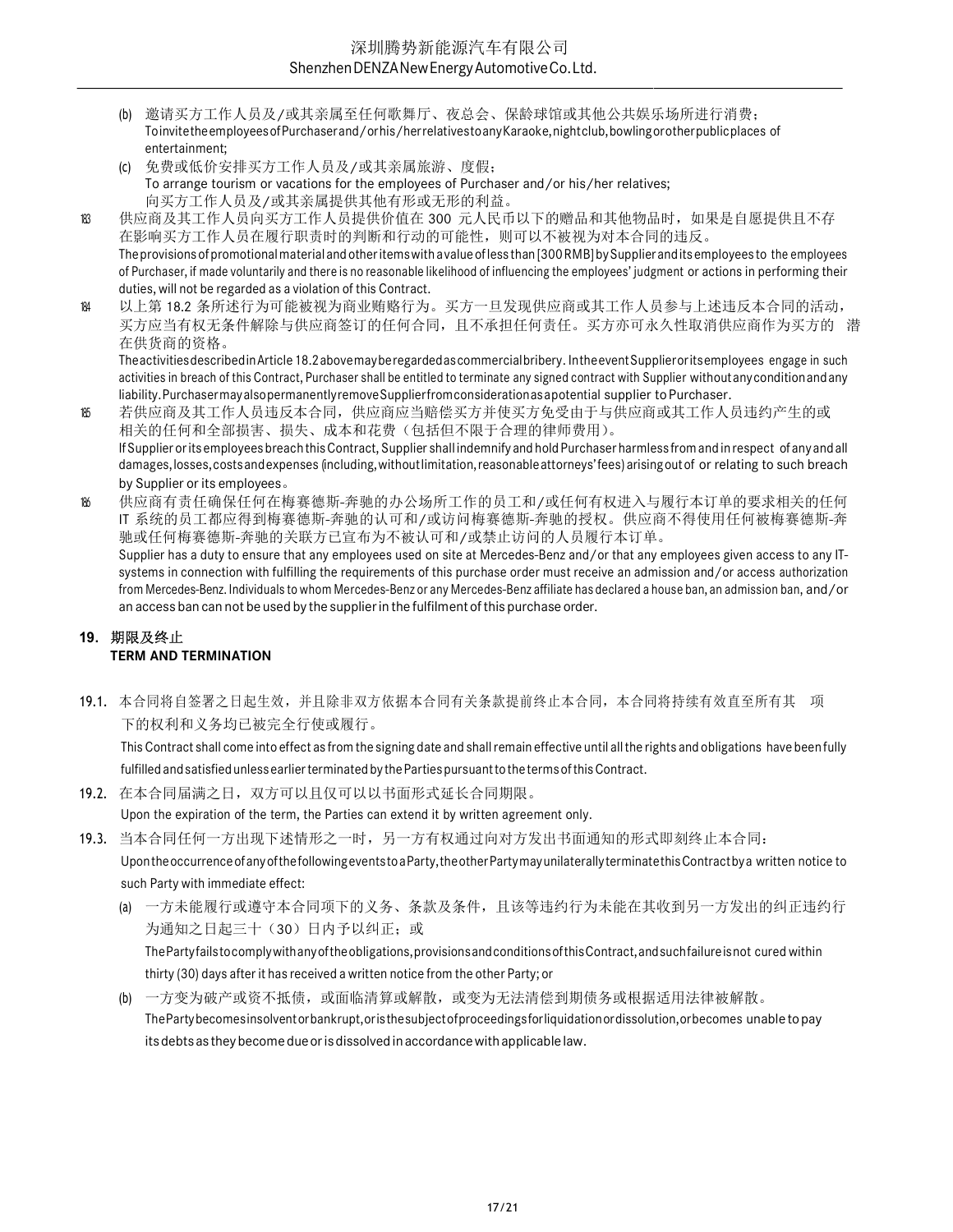- 19.4. 买方有权在任何时候,出于任何原因,以提前两(2)个月书面通知的方式终止本合同,而无需告知供应商该等原 因。 Further, Purchaser has the right to terminate this Contract any time by giving two (2) months prior written notice to Supplier for any reason and without the need for notifying that reason to Supplier.
- 19.5. 本合同第 10、13、14、15、19、20、21 条及本第 19.5 条在本合同终止后继续有效。 Sections 10, 13, 14, 15, 19, 20、21 and this Section 19.5 shall survive after the termination of this Contract.

# 20. 适用法律 APPLICABLE LAW

本合同应适用中华人民共和国法律并依照该等法律进行解释。若本合同有国际买卖性质,1980 年4 月11 日《联合 国国际货物买卖合同公约》 将不予适用。

This Contract shall be governed by and construed in accordance with the laws of the People's Republic of China. If this Contract has an international sales nature, the application of the United Nations Convention on Contracts for International Sales of Goods of April 11, 1980 shall be excluded.

# 21. 争议解决 DISPUTE RESOLUTION

21.1. 所有由本合同引起的争议,包括任何有关本合同存在、有效性及终止的问题和争议,应首先由双方通过友好协商 解决。如果该等争议无法在自协商开始之日起三十(30)日内解决,则任何一方均有权将相关争议提交中国国际 经济贸易仲裁委员会("仲裁委员会")按仲裁委员会当时有效的仲裁规则(该等规则应被视为已由双方加入本条 款中)进行仲裁。仲裁庭应由三(3)名仲裁员组成,本合同各方各自指定一(1)名仲裁员,第三名仲裁员将由 仲裁委员会的主任指定,但该第三名仲裁员不得是中国、美国或德国的公民或居民。仲裁采用英语进行,仲裁地 位于北京。仲裁裁决将为终局的,对双方具约束力。败诉方将承担并支付所有的仲裁费用。

Any dispute arising out of or in connection with this Contract, including any question regarding its existence, validity or termination, shall first be resolved through friendly consultation. If such dispute can not be resolved within thirty (30) days after the initiation of the consultation, either Party may submit the same to China International Economic and Trade Arbitration Commission ("CIETAC") for arbitration in accordance with the Arbitration Rules of the CIETAC then being in force which rules are deemed to be incorporated by reference to this clause. The tribunal shall consist of three arbitrators of which each Party shall appoint one arbitrator and the third arbitrator shall be appointed by the Chairman of CIETAC; provided that the third arbitrator shall not be a national or citizen of the People's Republic of China, the United States or the Federal Republic of Germany. The language of the arbitration proceedings shall be English and the arbitration procedure shall be held in Beijing. The arbitration award shall be final and binding on the Parties. The losing Party shall bear all costs and expenses of the arbitration.

21.2. 在争议解决期间,除争议事项外,双方将继续履行其在本合同项下各自的其他义务。 During the period when the dispute is being resolved, except for the matters in dispute, the Parties shall in all other respects continue performing their obligations under this Contract.

#### 22. 其它条款 **MISCELLANOUS**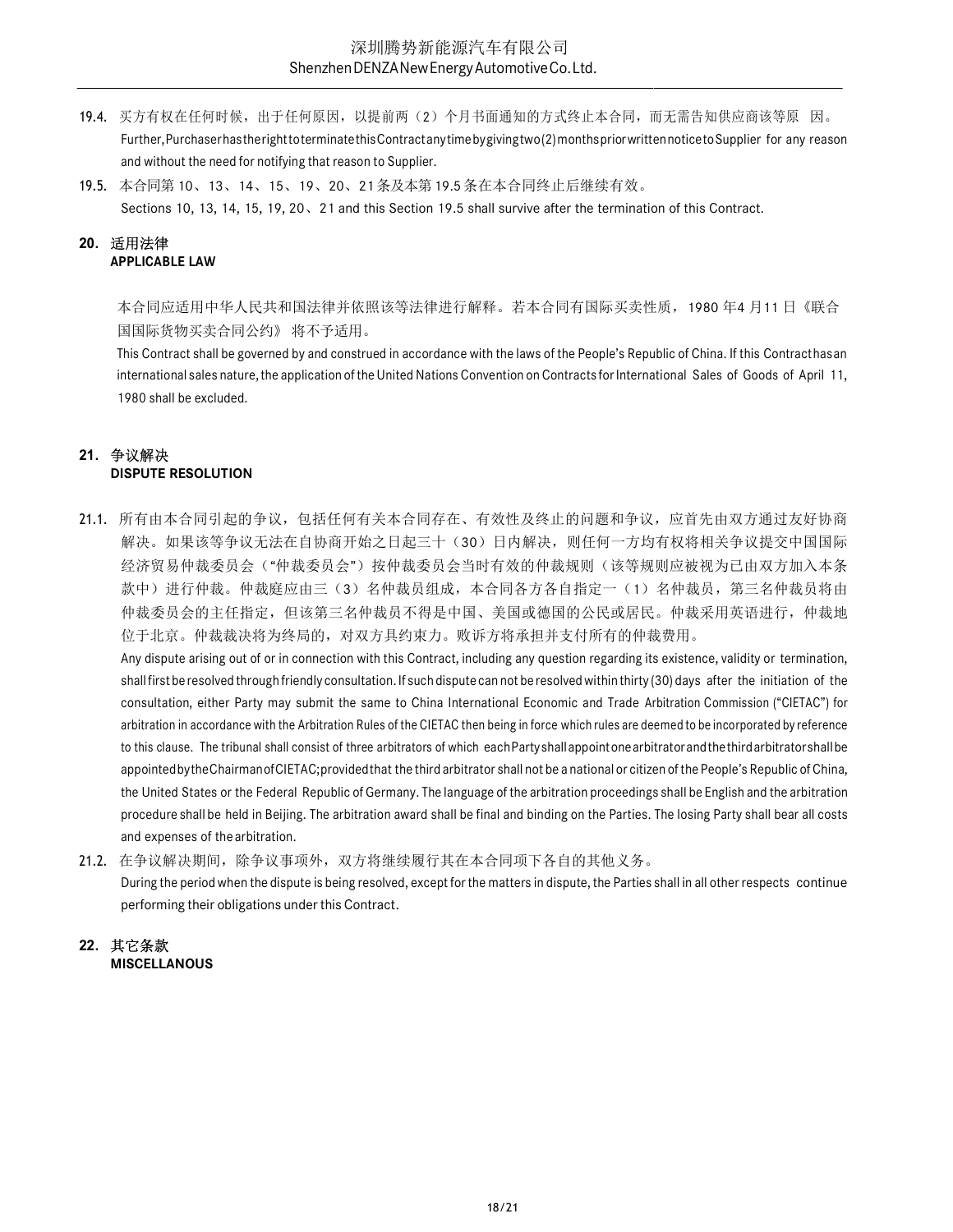22.1. 通知。任何一方根据本合同规定的要求而发出的通知或其他通讯均应以中、英文书写,并通过专人或国际上认可 的专递服务,或通过传真送达或发送至另一方在采购订单中的地址或另一方经过告知对方而不时指定的其它地址。 该等通知的有效送达日期将根据以下方式确定:

Notice. Notices or other communications required to be given by either Party pursuant to these General Terms and Conditions shall be written in Chinese and English and delivered in person or sent by an internationally recognized courier service or by facsimile to the following address of the other Party or to such other address as may from time to time be designated by the other Party through notification to such Party. The dates on which notices shall be deemed to have been effectively given shall be determined as follows:

- (a) 如果通过专人递送,以专人递送的当日视为送达日期; Notices given by personal delivery shall be deemed effectively given on the date of personal delivery;
- (b) 如以国际间认可的专递服务方式发送,应以该等文件交由专递服务公司保管后的第三日为送达日期; 以及 Notices sent by an internationally recognized courier service shall be deemed effectively given on the third day after the date deposited with such courier service;
- (c) 如用传真发出,送达日期为相关传真的发送确认单所示发送日后的第一个工作日。 Notices given by facsimile shall be deemed effectively given on the first working day following the date of transmission as indicated on the transmission confirmation slip of the document in question.
- 22.2. 全部协议。本合同构成合同双方就主题事项的全部协议并且明确限于双方所接受的所列明的条款和条件。如果采 购订单、本一般条款及其他相关合同之间有任何分歧,则以其他相关合同为准。 Entire Agreement. This Contract sets forth the entire agreement of the Parties hereto with respect to the subject matter hereof and expressly limits acceptance to the terms and conditions stated. In the case of any discrepancy between the Purchase Order, these General Terms and Conditions and Other Relevant Contracts, Other Relevant Contracts shall prevail.
- 22.3. 进一步承诺。本合同每一方均在此同意,为履行本合同项下的条款并实现本合同项下的目的,其将根据合理的需 要和具体情形迅速并及时地签署相关文件并采取相关进一步的行动。 Further Assurances. Each of the Parties agrees to expeditiously execute such documents and perform such further acts as may be reasonably required or desirable to carry out or to perform the provisions and purposes of this Contract.
- 22.4. 修订。除非经双方书面同意,否则对本合同的任何修改没有效力。 Amendment. No amendment to this Contract shall be of effect unless agreed in writing by the Parties.
- 22.5. 弃权。 除非弃权方以书面形式明确表示放弃行使本合同任何条款项下的权利、权力或救济,并在该书面文件上签 名,否则该等弃权将被视为无效。本合同任何一方未行使或延迟行使本合同项下的任何权利、权力或救济不应视为 放弃这些权利、权力或救济;任何单独一次或部分放弃行使任何权利、权力或救济亦不应妨碍将来行使这些权利、 权力或救济。在不限制前述规定的前提下,如任何一方放弃就另一方违反本合同任何条款的行为追究责任, 不应 视为其对任何相关后续违约行为或另一方违反本合同其他条款的行为均放弃追究责任。 Waiver. No waiver of any provision of this Contract shall be effective unless set forth in a written instrument signed by the Party waiving such provision. No failure or delay by any Party in exercising any right, power or remedy under this Contract shall operate as a waiver thereof, nor shall any single or partial exercise of the same preclude any further exercise thereof or the exercise of any other right, power or remedy. Without limiting the foregoing, nowaiver by any Party of any breach by the other Party of any provision hereof shall be deemed to be a waiver of any subsequent breach of that or any other provision hereof.
- 22.6. 可分割性。本合同的任何条款如被确认或裁决为无效、非法或不可强制执行,则该等条款将自本合同主体中分离, 本合同的剩余条款,在法律所能允许的最大限度内,将仍继续保持其有效性和可执行性。 Severability. If any provision of this Contract is determined invalid or unlawful or unenforceable to any extent such provision shall be severed from the body of this Contract and the remainder thereof shall continue to be valid and enforceable to the fullest extent permitted by law.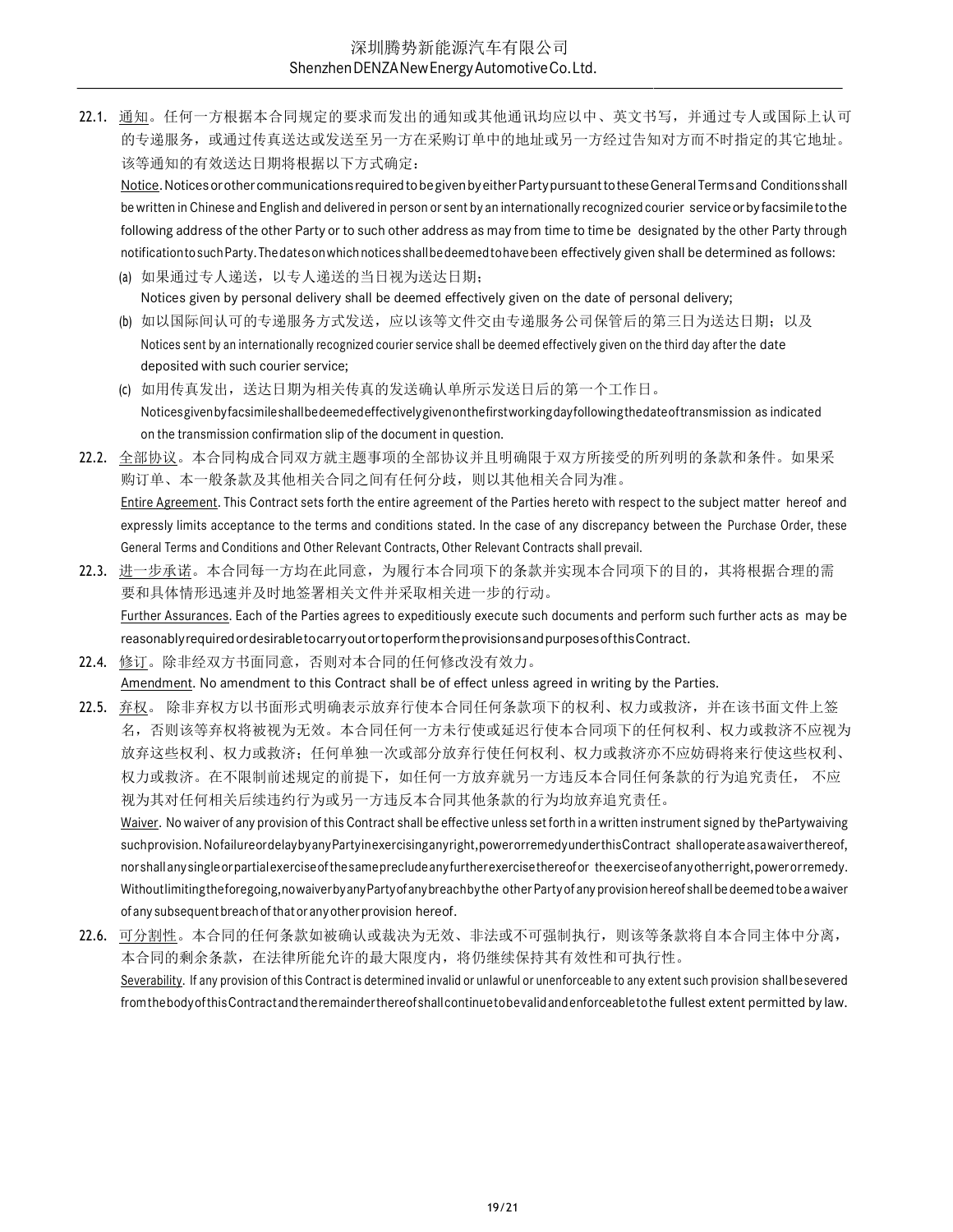22.7. 转让。未经另一方事先书面同意,任何一方均无权向其关联机构之外的其他任何实体转让其在本合同项下的任何 权利和义务。买方同意分包时,供应商应当在签署分包合同之后立即,且分包商开始工作之前将分包合同的复印 件提交给买方。分包后,供应商仍对合同相关的所有货物和/或服务承担质量担保和保修等义务。

Assignment. Without the prior written consent of the other Party, neither Party may assign any of its rights or obligations hereunder to any party other than its affiliates. When Purchaser has consented to the placing of subcontracts, copies of each subcontract shall be sent by Supplier to Purchaser immediately upon signing and prior to commencement of work by the subcontractor. The Supplier shall still undertake all obligations such as the quality assurance and warranties in connection with this Contract after the subcontract.

22.8. 第三方费用。在未得到买方书面确认之前发生的与项目相关的第三方费用将得不到买方的认可和付费。 第三方费用支付以为项目实际发生额为准,买方保留随时向供应商索要其和第三方之间的合同、发票等相关文件 的权力,供应商应无条件地及时提供支持。 如第三方费用超过五万元人民币,供应商需向买方出示第三方甄选的 相关证据。供应商在必要时需提供第三方名单。买方保留推荐、否决、选定第三方的权利。所有第三方费用已包 含在本合同金额内,不单独收取。

3rd Party Cost. Project related third-party costs will be remunerated only in the event that it is agreed and ordered in writing by the Purchaser prior to the performance of the Goods and/or Services.

Payment regarding to 3rd party costs shall be based on the actual outlay. The Purchaser reserves the right to request the contract, invoice or any other documents between the Supplier and its 3rd parties. The Supplier shall support this activity unconditionally and without delay. If 3rd party cost is above 50,000 RMB, then the 3rd party selection evidence should be provided by the Supplier to the Purchaser if necessary or if requested by the Purchaser. The buyer reserves the right to recommend, choose or reject 3rd party. All 3rd party cost has been covered in the total contractual value of this contract. In no event shall the Purchaser pay extra money for third parties related cost or expenses.

- 22.9. 抵销。买方有权在任何时候以买方对供应商的任何索赔或收费抵销在本条款项下应向供应商支付的任何到期款项。 Setoff. Purchaser shall have the right at all times to setoff any amount due or payable to Supplier hereunder against any claim or charge Purchaser may have against Supplier.
- 22.10 .承继人。本合同对双方的承继人均有约束力,且本合同仅为双方、双方各自的承继人及其经允许的受让人的利益 而订立。

Successors. This Contract shall be binding upon and shall inure to the benefit of the Parties, their respective successors and permitted assigns.

22.11 .副本。本合同可由双方签署一份或多份副本,每一份副本均将被视为原件,各份副本共同构成一份完整签署的文 件。

Counterparts. This Contract may be executed in one or more counterparts, each of which shall be deemed an original and all of which together shall be deemed one single instrument.

22.12 .语言。本合同以中文书写,英文翻译(如适用)仅为参考。若发生歧义,以中文版本为准。

Languages. This Contract is written in Chinese language with an English translation (if applicable) for reference only. In case of any discrepancies between the Chinese language and the English translation, the Chinese version shall prevail.

22.13 .供应商应遵守梅赛德斯-奔驰在现行生效版本的MBST第36条的当前版本(及其附件1)中特别规定的可 持续性与环境保护相关的标准与要求。该 MBST 第36条可于梅赛德斯-奔驰供应商门户 网站 https://supplier.mercedes-benz.com找到。

The Supplier shall adhere to the standards and requirements of Mercedes-Benz regarding sustainability and environmental protection as specified in the Article 36 of the current version of MBST (and its Annex 1). The Article 36 of the MBST can be found in the Mercedes-Benz Supplier website https://supplier.mercedesbenz.com.